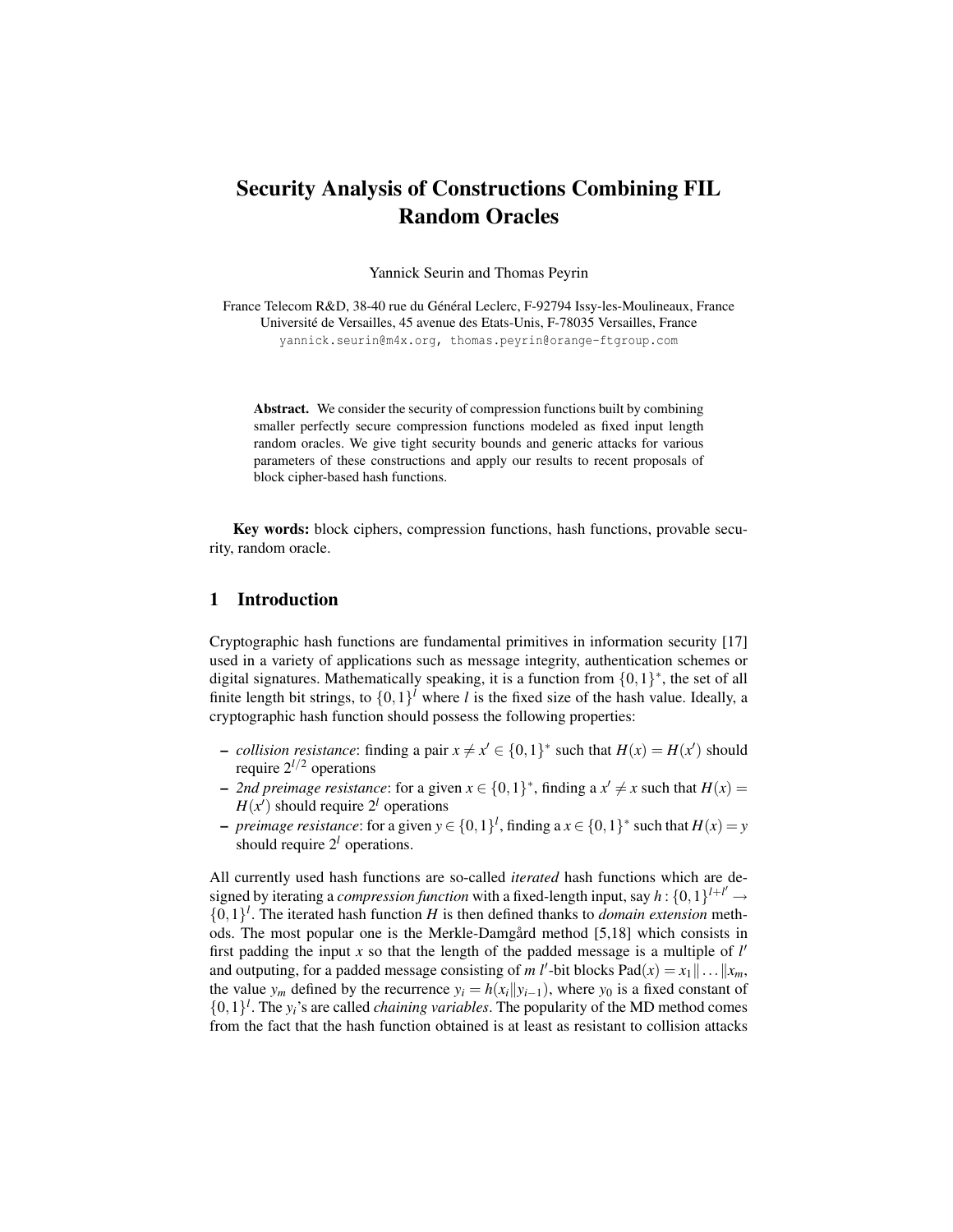as the compression function. However, recent results have highlighted the intrinsic limitations of the MD approach [8,9] and motivated the study of other domain extension methods [1,4].

Most popular hash functions (e.g. MD5, SHA1) make use of compression functions build "from scratch", not appealing to any lower-level primitive. Another direction of research consists in trying to turn a block cipher into a compression function. This approach has been revived by the recent attacks on hash function using compression functions of dedicated design [28,27]. The question of how to turn a block cipher into a single block length (SBL) compression function (i.e. whose output length is the same as the block length of the block cipher) can be more or less considered as closed since the systematic study of Preneel *et al.* [23] and Black *et al.* [2]. However, the block length of the most trusted and standardized block ciphers such as DES and AES is too short to prevent collision attacks by the birthday paradox on SBL hash functions based on them. This is why there has been much effort in order to build a double block length (DBL) or more generally a multiple block length (MBL) compression function whose output is twice (or more) the block length of the block cipher. Most of the earlier proposals [3,15,16,22,24] turned out to have weaknesses [10,15]. Proofs of security for block cipher-based hash functions date back to Winternitz [29], who used the ideal cipher model of Shannon [25] to prove the security of the Davies-Meyer scheme against preimage attacks. Black *et al.* [2] used the same paradigm to study all the natural ways of building SBL compression functions, a work which had been initiated in [23]. Hirose [6,7] demonstrated the security of a family of DBL compression functions using two independent block ciphers with key length twice the block length, again in the ideal block cipher model. However, no secure DBL scheme using block ciphers with key length equal to the block length has been proposed so far. Nandi *et al.* [20] proposed DBL schemes with better rates than those of Hirose and claimed to have proved that an adversary must make  $\Omega(2^{2n/3})$  oracle queries to get a collision and  $\Omega(2^{4n/3})$  oracle queries to get a preimage. However, in light of the attacks presented in [11] (where a preimage attack requiring only  $O(2^n)$  queries is described), we spotted a mistake in the security proof of [20]. One of the goal of this paper is to remedy the strategy they adopted.

At Asiacrypt '06 [21], Peyrin *et al.* presented a general framework to analyse how to combine secure compression functions in order to obtain compression functions with longer output. This approach had already been adopted in a series of papers [12,13,14] where partial answers were given thanks to error-correcting codes theory. Analysing two types of generic attacks, Peyrin *et al.* derived necessary conditions for the compression functions of their framework to be secure. Nevertheless, no security proofs were given. The aim of this paper is to analyse the constructions of the general framework introduced in [21] in a proof oriented manner. Though we will work in the fixed input length (FIL) random oracle model, this must be understood as a first step in the systematic study of MBL compression functions based on block ciphers.

The paper is organized as follows. In section 2 we establish the notations and some useful lemmas. In section 3 and 4 we carry out the security analysis for preimage resistance and collision resistance respectively. In section 5 we apply our results to previous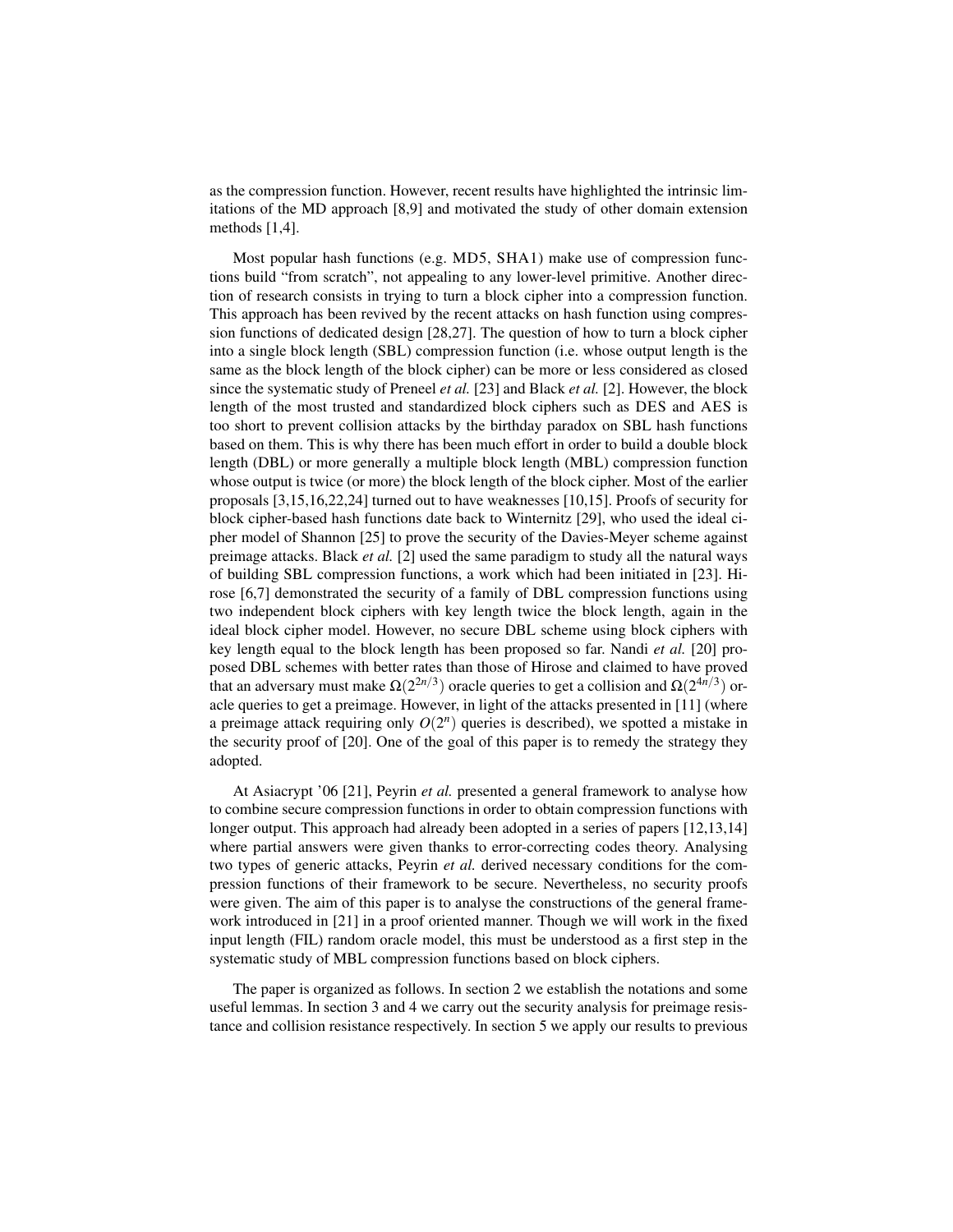proposals of block cipher-based hash functions and we draw our conclusions and propose future work in section 6.

## 2 Definitions and Notations

**Basic Notations.** In all the following,  $I_n$  will denote the set  $\{0,1\}^n$ , and  $\mathcal{F}(a,b)$  the set of all functions from  $\{0,1\}^a$  to  $\{0,1\}^b$ . We will often consider vectors of elements of  $I_n$  of various length which will be denoted by bold letters. For a binary vector  $l =$  $(l_1, ..., l_r) \in \{0, 1\}^r$  and  $X = (X_1, ..., X_r) \in (I_n)^r$ ,  $X \cdot l^T = l_1 X_1 \oplus \cdots \oplus l_r X_r$ . Similarly, for a binary matrix  $L = [l_1^T, \dots, l_s^T] \in M_{r,s}(\{0,1\}), X \cdot L$  is the vector  $(X \cdot l_1^T, \dots, X \cdot l_s^T)$ . Given two vectors  $X = (X_1, \ldots, X_r)$  and  $Y = (Y_1, \ldots, Y_s)$ ,  $X||Y$  will denote the vector  $(X_1, \ldots, X_r, Y_1, \ldots, Y_s)$ . Finally,  $\|\cdot\|_H$  will denote the Hamming weight of a vector and  $\mathbb E$ the expected value of a random variable.

Generic Constructions. The aim of this paper is to analyse the security of a very general class of compression functions build from smaller secure compression functions. Namely, our building blocks will be *t* compression functions  $f^{(1)},..., f^{(t)}$  taking each *k n*-bit blocks as input and outputing one *n*-bit block. For the security analysis, we will assume that these functions are independent random oracles. The larger compression function will take as input *m n*-bit message blocks and *c n*-bit chaining variable blocks, which will be denoted respectively  $M = (M_1, \ldots, M_m)$  and  $H = (H_1, \ldots, H_c)$ . These blocks will be named *external* input blocks to distinguish them from the *t* ∗ *k* input blocks to the inner compression functions, which will be named *internal* input blocks. They are obtained as linear combinations of the external input blocks. Namely, for each  $i \in [1..t]$ , there is a binary matrix  $\mathcal{A}_i \in \mathcal{M}_{(m+c,k)}(\{0,1\})$  such that the input to the *i*-th internal compression function is  $M||H \cdot A_i$ .

The output blocks of the internal compression functions

$$
F = (f^{(1)}(M||H \cdot \mathcal{A}_1), \ldots, f^{(t)}(M||H \cdot \mathcal{A}_t))
$$

are then mixed by a linear output layer  $B \in M_{(t,c)}(\{0,1\})$  to give the external output blocks  $H' = (H'_1, \ldots, H'_c)$  according to  $H' = F \cdot \mathcal{B}$ . In all the following, it will be assumed that *B* has full rank (otherwise the external output blocks are linearly dependent, which is clearly undesirable).

A *compression function construction h* is thus completely determined by the parameters  $(c, t, k, m)$  and the input and output layers  $(A_i)_{i \in [1..t]}$  and *B*. The compression function obtained once the internal compression functions  $f^{(1)}, \ldots, f^{(t)}$  are instantiated will be noted  $h^{(f^{(1)},...,f^{(t)})}$ . The construction can be summarized by the formula (see also Fig. 1)

$$
h^{(f^{(1)},...,f^{(t)})}(M||H) = (f^{(1)}(M||H \cdot \mathcal{A}_1),...,f^{(t)}(M||H \cdot \mathcal{A}_t)) \cdot \mathcal{B}.
$$
 (1)

A more general framework could encompass a feedforward of the external input blocks, i.e. allowing to xor some external input blocks with some internal output blocks. Though it would definitely be useful in the ideal block cipher model, we do not believe this would strengthen in any way the constructions in the random oracle model, and thus we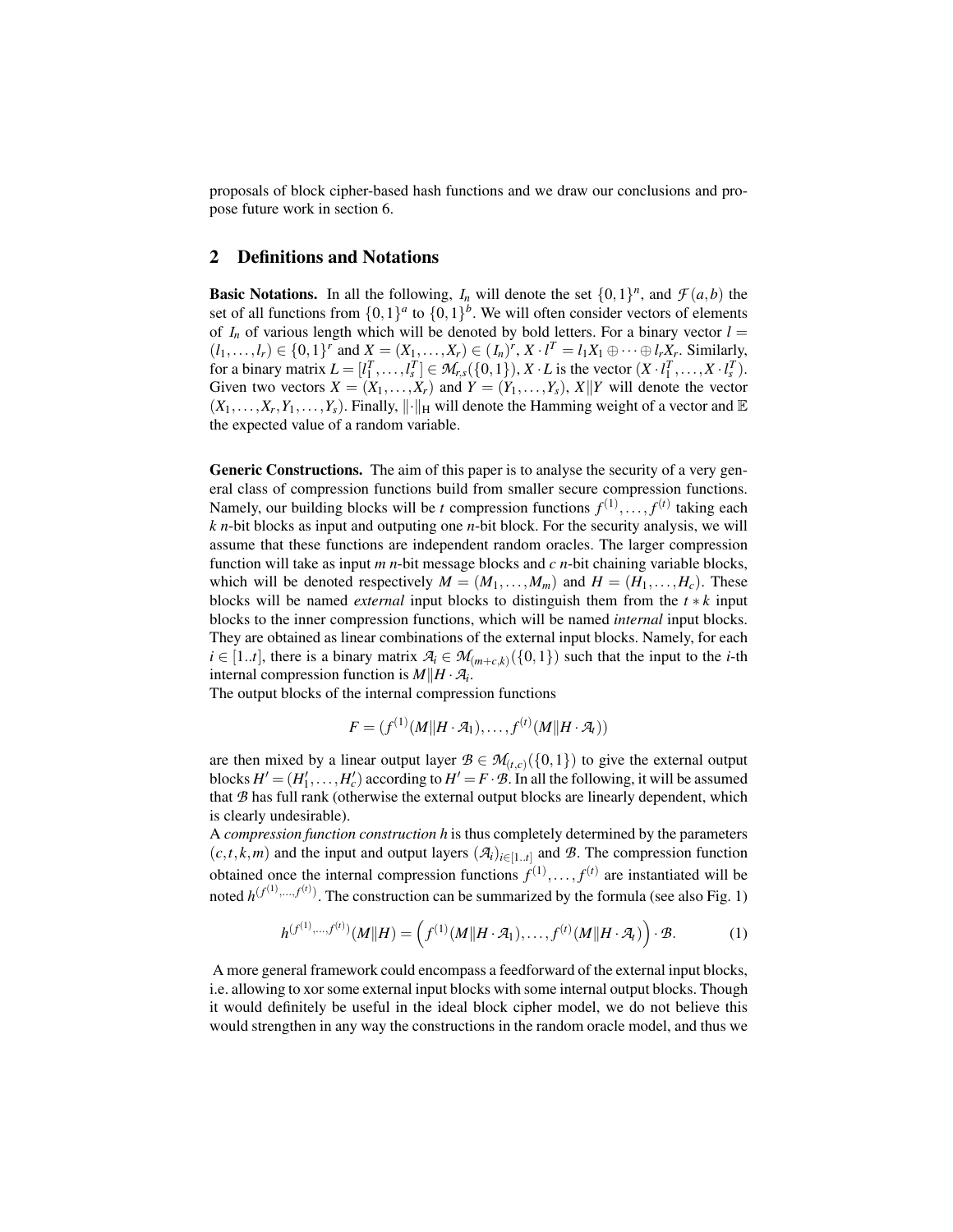

Fig. 1. The compression function *h* taking  $(m+c)$  *n*-bit blocks in input and delivering *c n*-bit output blocks. It is build from *t* compression functions *f* (*i*) taking *k n*-bit input blocks and outputing one *n*-bit block.

consider this feature as out of the scope of the article.

In the following, we will often consider linear combinations of the coordinates of the function *h*. For this, we will use the following notations. For  $x \in \{0,1\}^c$ ,  $G_x$  will be the function  $(1)$ 

$$
G_x: M||H \mapsto h^{(f^{(1)},...,f^{(t)})}(M||H) \cdot x^T.
$$

Alternatively,  $G_x$  may be seen as a linear combination of the *t* functions  $M||H \mapsto$  $f^{(i)}(M||H \cdot \mathcal{A}_i)$ . Indeed, writing  $y = x \cdot \mathcal{B}^T \in \{0, 1\}^t$ , one has

$$
G_x(M||H) = (f^{(1)}(M||H \cdot \mathcal{A}_1), \ldots, f^{(t)}(M||H \cdot \mathcal{A}_t)) \cdot y^T.
$$

It will often be more convenient to define the set  $S<sub>x</sub>$  of "active" inner compression functions, i.e. the set of integers  $j \in [1..c]$  such that the *j*-th coordinate of  $x \cdot \mathcal{B}^T$  is 1. Then  $G_x$  can be expressed by

$$
G_x(M||H) = \bigoplus_{j \in S_x} f^{(j)}(M||H \cdot \mathcal{A}_j).
$$

Security Model. In the following we will analyse the resistance of the compression functions we just described against preimage attacks and collision attacks. An *adversary* will be an algorithm with access to oracles for the inner compression functions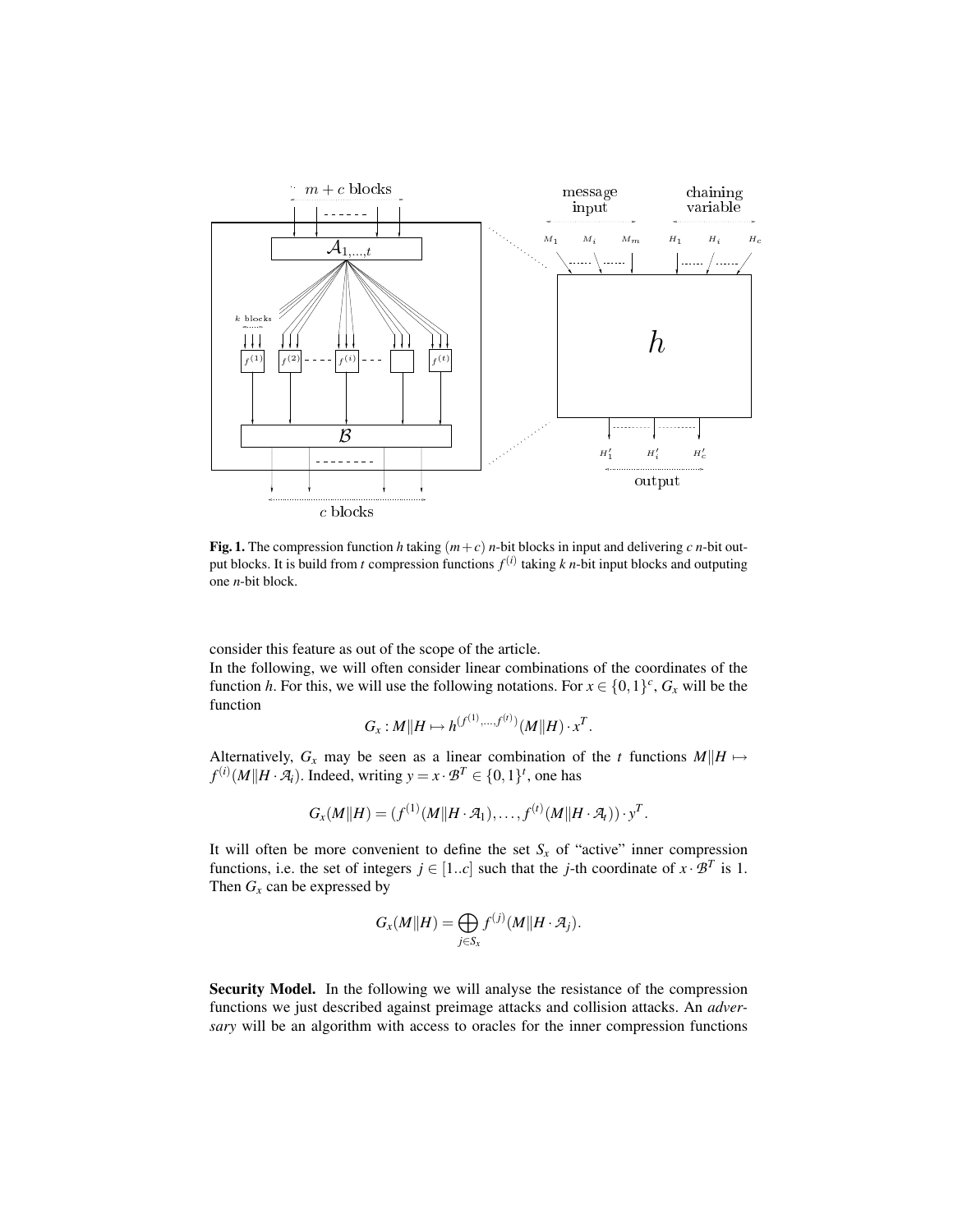$f^{(1)}, \ldots, f^{(t)}$ . Given a finite set *S*, *s*  $\xi$  *S* denotes the operation of selecting *s* in the probability space *S* endowed with the uniform distribution. We will work in the random oracle model, meaning that the inner compression functions are uniformly and independently selected in the set  $\mathcal{F}(kn,n)$ . When these functions are asked queries from an algorithm, their output is uniform and independent from all other outputs, but consistent with answers to queries already asked. We now define the preimage and collision resistance of the compression function constructions.

Definition 1 (Preimage resistance of a compression function). *Let h be a* (*c*,*t*,*k*,*m*) *compression function construction and let* A *be an adversary. Then the advantage of* A *in finding a preimage for h is the real number*

$$
Adv_h^{\text{pre}}(\mathfrak{A}) = \Pr\left[ (f^{(1)}, \dots, f^{(t)}) \stackrel{\$}{\leftarrow} \mathcal{F}(kn, n)'; H' \stackrel{\$}{\leftarrow} (I_n)^c;
$$

$$
M||H \stackrel{\$}{\leftarrow} \mathfrak{A}(H') : h^{(f^{(1)}, \dots, f^{(t)})}(M||H) = H' \right].
$$

*We associate to each compression function construction h the insecurity measure*

$$
Adv_h^{\text{pre}}(q) = \max_{\mathfrak{A}} \{Adv_h^{\text{pre}}(\mathfrak{A})\}
$$

*where the maximum is taken over all adversaries making at most q oracle queries to* each inner compression function  $f^{(1)},...,f^{(t)}$ .

Definition 2 (Collision resistance of a compression function). *Let h be a* (*c*,*t*,*k*,*m*) *compression function construction and let* A *be an adversary. Then the advantage of* A *in finding a collision for h is the real number*

$$
Adv_h^{\text{coll}}(\mathfrak{A}) = \Pr\left[ (f^{(1)}, \ldots, f^{(t)}) \stackrel{\$}{\leftarrow} \mathcal{F}(kn, n)^t; (M_1||H_1, M_2||H_2) \stackrel{\$}{\leftarrow} \mathfrak{A} : M_1||H_1 \neq M_2||H_2 \wedge h^{(f^{(1)}, \ldots, f^{(t)})}(M_1||H_1) = h^{(f^{(1)}, \ldots, f^{(t)})}(M_2||H_2) \right].
$$

*We associate to each compression function construction h the insecurity measure*

$$
Adv_h^{\text{coll}}(q) = \max_{\mathfrak{A}} \{ Adv_h^{\text{coll}}(\mathfrak{A}) \}
$$

*where the maximum is taken over all adversaries making at most q oracle queries to* each inner compression function  $f^{(1)},...,f^{(t)}$ .

For the remainder of this paper we will make the following classical assumptions regarding the adversaries. First, they are computationally unbounded, in consequence of what we can restrain ourselves wlog to deterministic adversaries (so that we do not have to take into account any more the randomness coming from the random choices of the algorithm). Second, an adversary does not make the same oracle query more than once. Third, we will restrain ourselves to adversaries making exactly *q* queries to each inner compression function. These assumptions does not restrict the generality of the analysis in that for any adversary  $\mathfrak A$  asking at most  $q$  queries there exists another adversary  $\mathfrak A'$ verifying the assumptions that achieves at least the same advantage as A.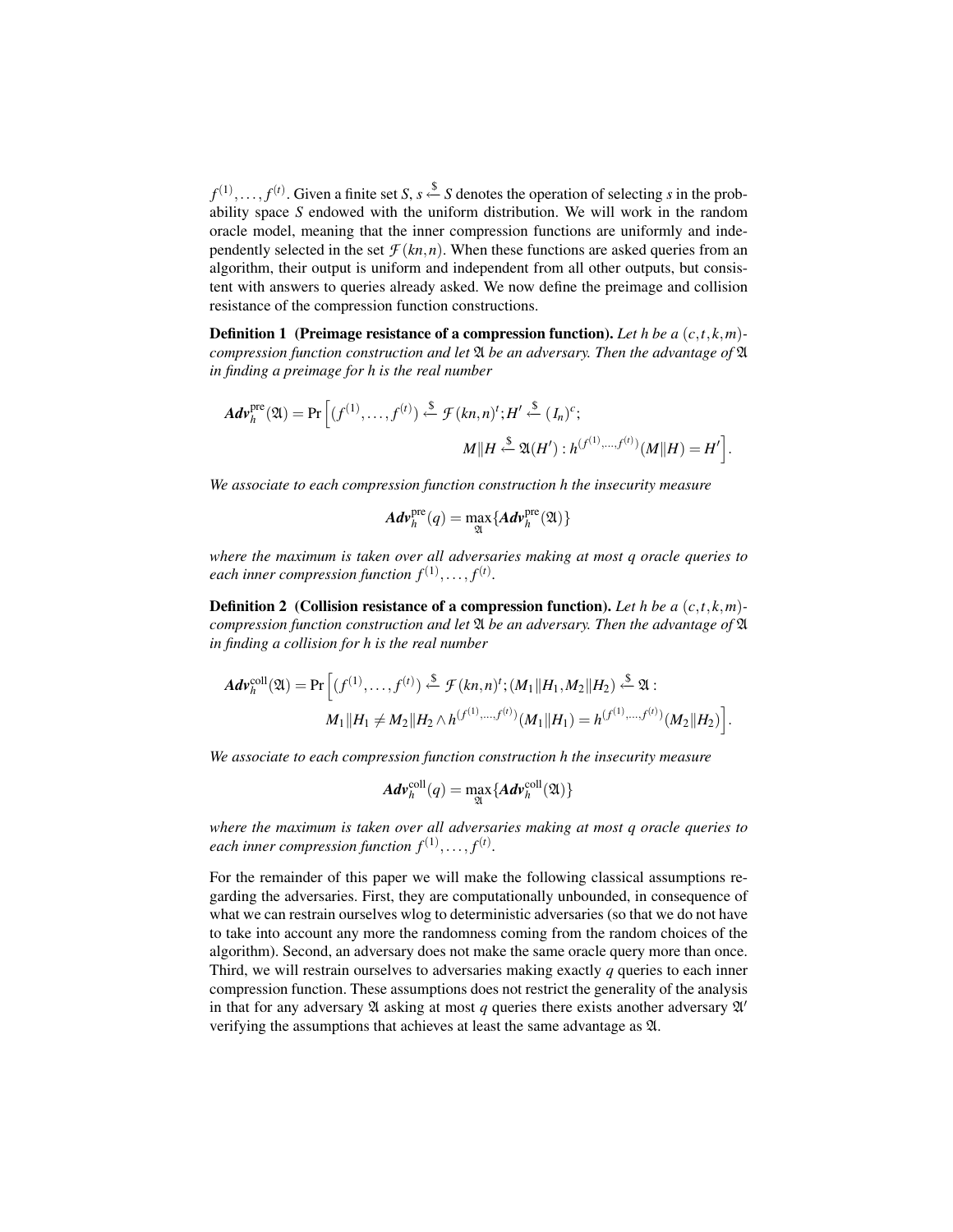Type I Constructions. A natural requirement for the compression functions studied here would be that the image of two distinct inputs by any linear combination of the output blocks are independent. This is generally not the case, and compressions functions which does not possess this property are subject to devastating attack called DF attacks (*degrees of freedom*) in [21]. This feature is achieved by letting every external output block depend on all external input block, no matter which invertible transformations of the external inputs and outputs are used. Expressing it mathematically yields the following definition.

Definition 3 (Type I (for Independent) compression function construction). *A* (*c*,*t*,*k*,*m*) *compression function construction will be said to be of type I iff for all*  $x \in \{0,1\}^c \setminus \{0\},$  $\bigcap_{j \in S_X} \ker \mathcal{A}_j = \{0\}.$ 

For such constructions, one can prove the following property (the proof is given in Appendix A).

Lemma 1. *Let h be a* (*c*,*t*,*k*,*m*) *compression function construction of type I. Then for*  $all\ x \in \{0,1\}^c \setminus \{0\}$ , and for all distinct  $M_1$  || $H_1$  and  $M_2$  || $H_2$ ,  $G_x(M_1$  || $H_1)$  and  $G_x(M_2)$ || $H_2)$ *are uniformly random and independent.*

Not all parameter sets permit to build type I compression function constructions. More precisely, one has the following necessary condition, which was proved in [21].

Lemma 2 ([21]). *Let h be a* (*c*,*t*,*k*,*m*) *compression function construction of type I. Then necessarily*  $\forall x \in \{0,1\}^c \setminus \{0\}$ ,  $\|x \cdot B^T\|_H \ge \frac{m+c}{k}$ . In other words,  $B$  must have *minimal distance at least*  $\lceil \frac{m+c}{k} \rceil$ *.* 

Computable Inputs. In order to make our explanations more rigorous, we will need the following notions of *computability*, which are generalizations of concepts introduced in [20]. Informally speaking, once an adversary has made certain queries to the inner compression functions, we want to define for each  $M||H$  the number of coordinates of  $h(M||H)$  the adversary is able to compute.

**Definition 4** ( $G_x$ -computable input). Let  $Q_1, \ldots, Q_t \subset (I_n)^k$  be sets of queries to each *of the inner compression functions. For*  $x \in \{0,1\}^c$ , we will say that an external input  $M||H \in (I_n)^{m+c}$  *is*  $G_x$ -computable *with respect to these sets of queries if*  $M||H \cdot \mathcal{A}_i \in Q_i$ , *for each*  $i \in S_x$ .

It is easy to verify that given sets of queries  $Q_1, \ldots, Q_t$  and  $x_1, \ldots, x_r \in \{0, 1\}^c$ ,  $M||H$ is  $G_{x_i}$ -computable for all  $i \in [1..r]$  implies that  $M||H$  is  $G_x$ -computable for all  $x \in$  $Vec(x_1, \ldots, x_r)$ . It is thus natural to give the following definitions.

**Definition 5** (*V*-computable input). Let *V* be a subspace of  $\{0,1\}^c$ ,  $V \neq \emptyset$ , let  $Q_1, \ldots, Q_t \subset$  $(I_n)^k$  be the sets of queries to each of the inner compression functions. We will say that *an external input*  $M||H \in (I_n)^{m+c}$  *is* V-computable *with respect to these sets of queries if*  $M||H$  *is*  $G_x$ -computable for all  $x \in V$ .

Let  $V_{M\|H}$  be the biggest subspace such that  $M\|H$  is V-computable (possibly reduced to  $\{0\}$ ). If r is the dimension of  $V_{M||H}$ , we will say that M||H is r-computable. We will also *talk of h*-computable *input when*  $r = c$  *and of* uncomputable *input when*  $r = 0$ .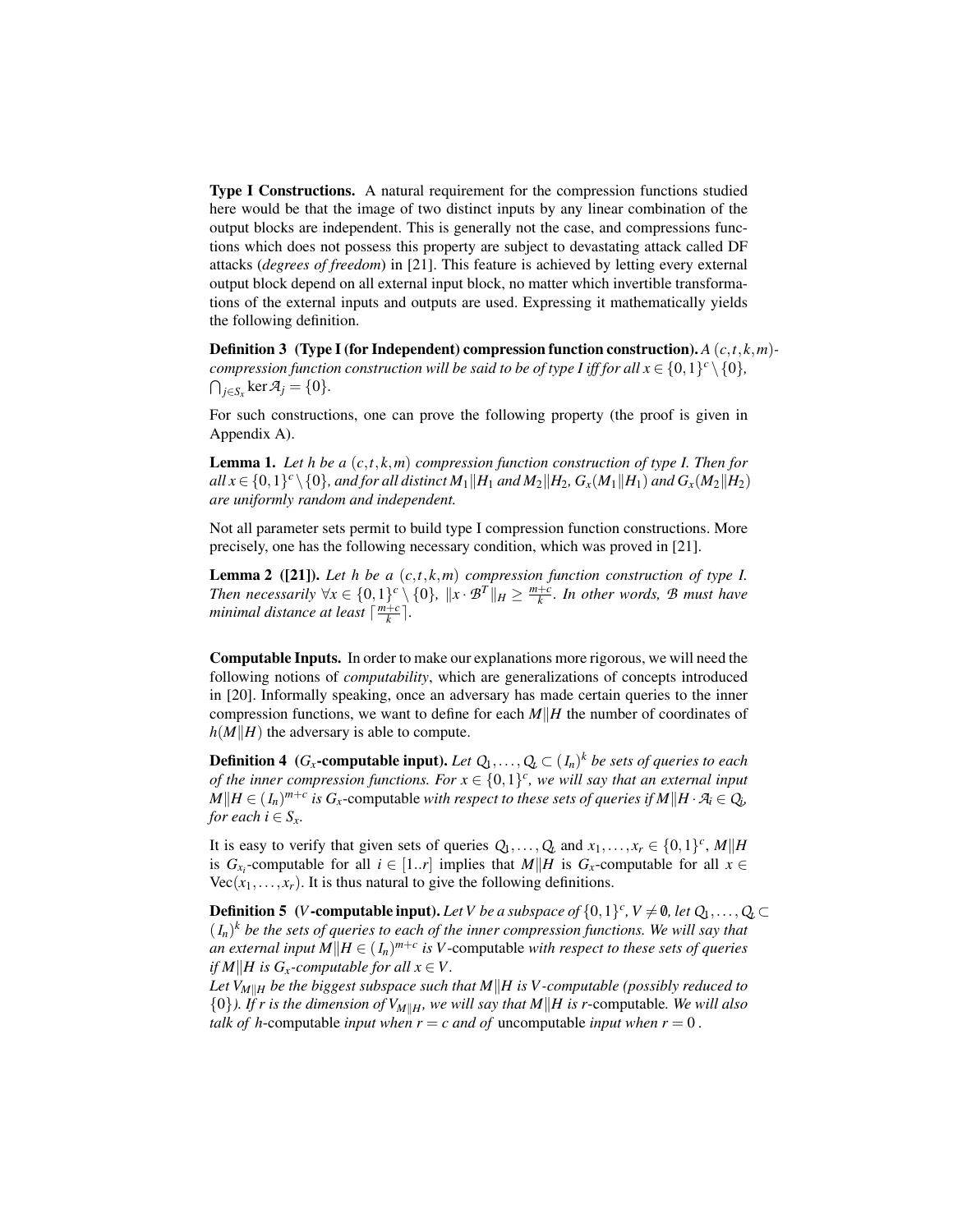Definition 6 (Maximal number of (at least) *r*-computable inputs with *q* queries). *Let h be a compression function construction and*  $q \geq 1$ *. We define the maximal number of (at least) r-computable inputs with q queries* β*r*(*q*) *as being*

$$
\beta_r(q) = \max_{Q_1,\ldots,Q_k} \# \{ M \mid H \in (I_n)^{m+c} \mid M \mid H \text{ is at least } r\text{-computable} \}
$$

*where the maximum is taken over all the possible sets of q queries to the inner compression functions.*

*We will also need the following slightly different notion for*  $r = 1$ *:* 

$$
\beta'_1(q) = \max_{x \in \{0,1\}^c \setminus \{0\}} \max_{Q_1,\ldots,Q_k} \# \{M \mid H \in (I_n)^{m+c} \mid M \mid H \text{ is } G_x\text{-computable}\}
$$

*where the maximum is taken over all the non-zero linear combinations of output blocks and over all the possible sets of q queries to the inner compression functions.*

The following proposition is rather obvious and given without proof.

#### Proposition 1.

$$
q \leq \beta_c(q) \leq \beta_{c-1}(q) \leq \ldots \leq \beta_1(q).
$$

 $\beta_1(q)$  and  $\beta_1'(q)$  capture approximately the same characteristic of the compression function for it is immediate to verify that

$$
\beta_1'(q) \le \beta_1(q) \le 2^c \beta_1'(q). \tag{2}
$$

In our security analysis, we will make an extensive use of the following lemma (see the proof in Appendix A).

**Lemma 3 (Independency lemma).** Let  $Q_1, \ldots, Q_t \subset (I_n)^k$  be sets of queries to the *inner compression functions such that*  $M||H$  *is r-computable. Let*  $(x_1,...,x_r)$  *be a basis*  $of$   $V_{M||H}$ *, and*  $X_1, \ldots, X_r, X \in I_n$ *. Then*  $\forall x \in \{0,1\}^c \setminus V_{M||H}$ *,* 

$$
\Pr[G_{x}(M||H) = X \mid G_{x_1}(M||H) = X_1, \ldots, G_{x_r}(M||H) = X_r] = \frac{1}{2^n}.
$$

*More generally, if*  $H'$  *is such that for all*  $i \in [1..r]$ *,*  $H' \cdot x_i^T = X_i$ *, then* 

$$
\Pr[h(M||H) = H' | G_{x_1}(M||H) = X_1, \ldots, G_{x_r}(M||H) = X_r] = \frac{1}{2^{(c-r)n}}.
$$

#### 3 Security Analysis for Preimage Resistance

In this section we begin with providing a security bound to preimage attacks for the constructions of the general framework studied in this paper. Then we show that this security bound is tight by analysing an attack whose advantage is close to the security bound.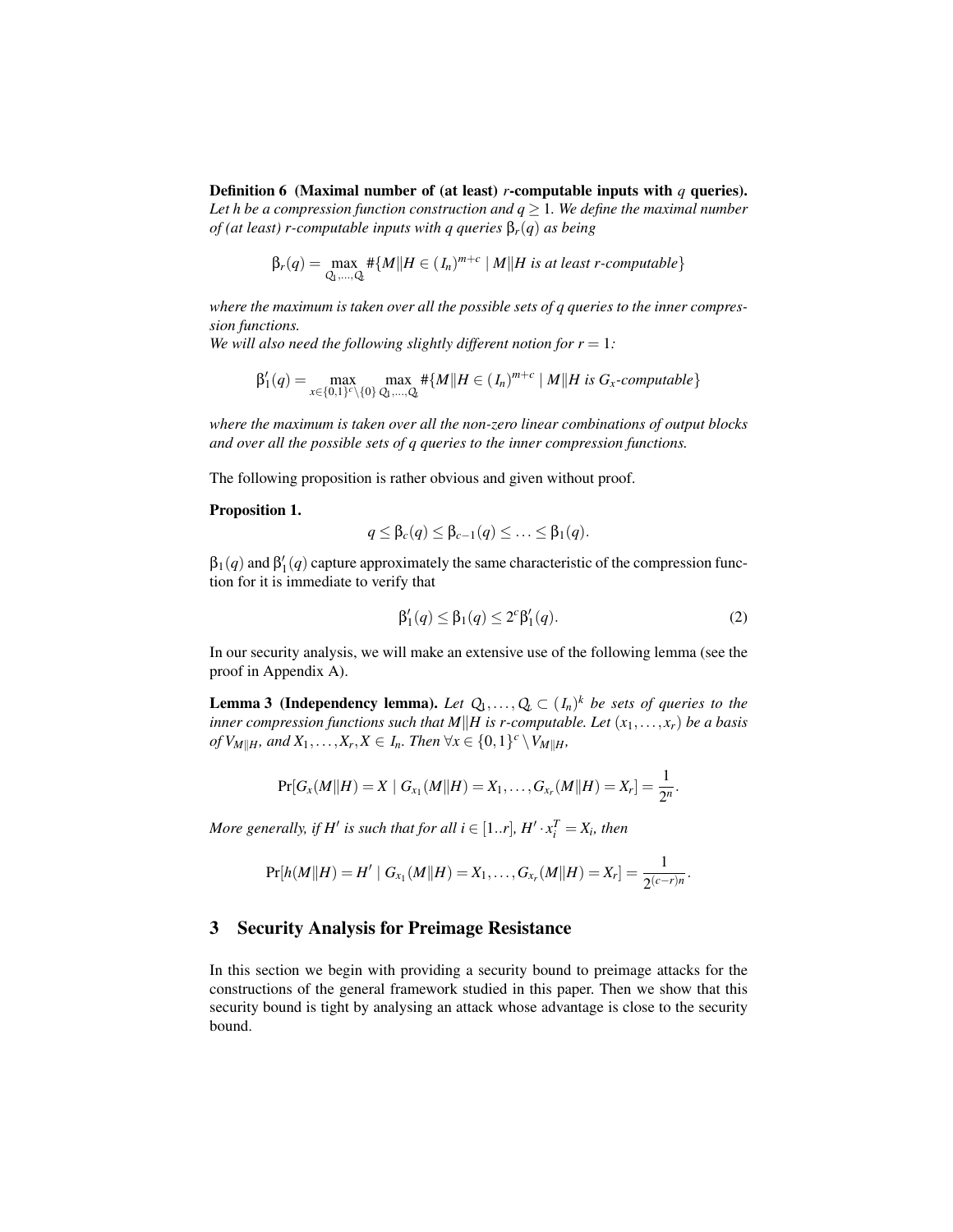Theorem 1 (Security bound for preimage resistance). *Let h be a* (*c*,*t*,*k*,*m*)*-compression function construction (non necessarily of type I) with parameter*  $\beta_1(q)$  *defined by definition 6. Then*

$$
Adv_h^{\rm pre}(q) \leq \frac{1}{2^n} + \frac{\beta_1(q)}{2^{cn}}.
$$

*Proof.* Let  $\mathfrak A$  be a preimage-finding adversary attacking the compression function *h*. We suppose wlog that the random input  $H'$  to the adversary is 0. We first define Preim as being the set of external inputs  $M||H$  which are *h*-computable with respect to the final sets of queries of  $\mathfrak A$  and such that  $h^{(f^{(1)},...,f^{(t)})}(M||H) = 0$ . First of all, if  $\mathfrak A$  does not find any external input in this set, its probability of success is very low. Indeed,  $\mathfrak A$  is bound to output an *M*||*H* which is not *h*-computable. According to Lemma 3, the probability for this output to be a good preimage is  $\leq 1/2^n$ . Therefore we have  $Pr[\mathfrak{A} \text{ wins}] \leq 1/2^n + Pr[Preim \neq \emptyset].$ 

We now bound Pr[Preim  $\neq \emptyset$ ]. For this, we analyse the behavior of  $\mathfrak A$  in a sequential manner: A makes its queries to the inner functions in a certain order. During this process, each external input  $M||H|$  goes through successive states: either it is uncomputable, or it is *r*-computable and still a potential candidate to be mapped on to 0, or it is *r*-computable and discarded because there exists  $x \in V_{M||H}$  such that  $G_x(M||H) \neq 0$ . More precisely, consider partial sets of queries  $Q'_1, \ldots, Q'_\ell \subset (I_n)^k$ . We will say that an external input *M*|*H* is *compatible* with these partial sets of queries if  $\forall x \in V_{M \parallel H}$ ,  $G_x(M||H) = 0$ . Note that an external input which is *h*-computable with respect to the final sets of queries of  $\mathfrak A$  was necessarily 1-computable at some stage in the sequential queries of A. Said differently, an external input cannot "jump" from the state *uncomputable* to a state where it is *r*-computable for  $r > 1$  with one single query because one single query never enables to compute more than one output block or linear combination of output blocks<sup>1</sup>. When it exists, we will note  $G_{M||H}^1$  the linear combination of output blocks associated with the first  $x \in \{0,1\}^c \setminus \{0\}$  such that  $M||H$  is  $G_x$ -computable. Let us define the set Pot<sub>1</sub> as being the set of all  $M||H$  such that, at some stage in the sequential queries of  $\mathfrak{A}, M||H$  was 1-computable and compatible. Then one clearly has  $Pot<sub>1</sub> \supset Preim$ , so that

$$
Pr[M||H \in Preim] = Pr[M||H \in Preim|M||H \in Pot_1] \cdot Pr[M||H \in Pot_1].
$$

The key point in the proof is the fact that according to Lemma 3, one has, for all  $M||H$ ,

$$
\Pr[M||H \in \text{Preim}|M||H \in \text{Pot}_1] \le \Pr[h^{(f^{(1)},...,f^{(t)})}(M||H) = 0|M||H \in \text{Pot}_1] \le \frac{1}{2^{(c-1)n}}.
$$

In consequence,

$$
\Pr[\text{Preim} \neq \emptyset] \leq \frac{1}{2^{(c-1)n}} \sum_{M \parallel H} \Pr[M \parallel H \in \text{Pot}_1].
$$

<sup>&</sup>lt;sup>1</sup> Suppose that one single query enables to compute both  $G_{x_1}(M||H)$  and  $G_{x_2}(M||H)$ . This means that all the other queries necessary to compute them have been made previously. But this implies that *M*||*H* is already  $G_{x_1 \oplus x_2}$ -computable, so that in fact the computability of *M*||*H* has only been increased by 1.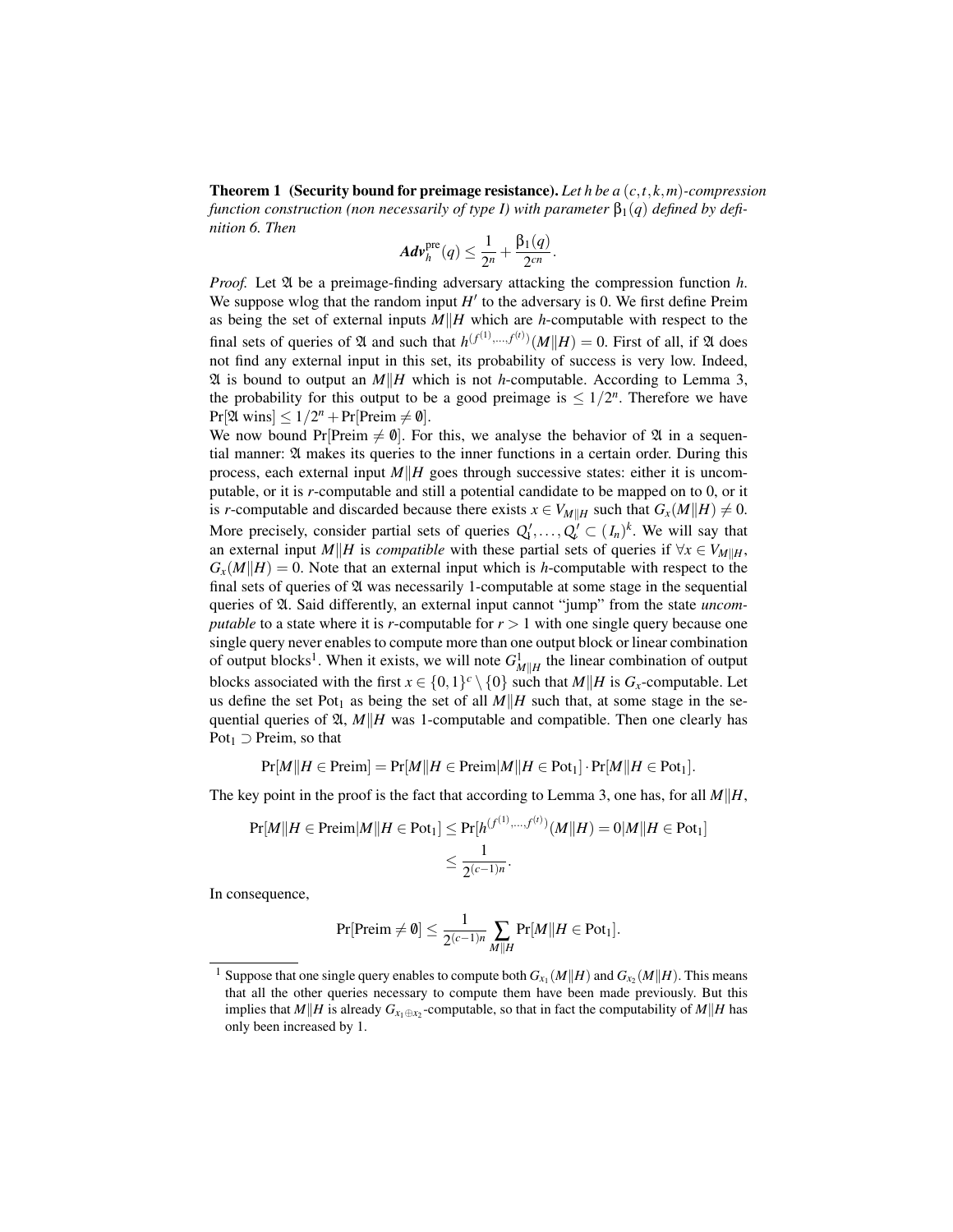Now we want to bound the sum  $\sum_{M||H} Pr[M||H \in Pot_1]$ . Recall that by the definition of  $Pot_1$ ,  $M||H \in Pot_1$  is the event that  $M||H$  is at least 1-computable with respect to the final sets of queries of  $\mathfrak{A}$ , and  $G_{M||H}^1(M||H) = 0$ . Now conditioning on the event that  $M||H$  is at least 1-computable with respect to the final sets of queries of  $\mathfrak A$ , the probability that  $G_{M||H}^1(M||H) = 0$  is  $1/2^n$ . Summing up this reasoning with formulas yields

$$
\sum_{M||H} \Pr[M||H \in \text{Pot}_1] \le \sum_{M||H} \Pr[G^1_{M||H}(M||H) = 0|M||H \text{ is 1-computable}].
$$

 $Pr[M||H$  is 1-computable]

$$
\leq \frac{1}{2^n} \sum_{M \parallel H} \Pr[M \parallel H \text{ is 1-computable}]
$$
  

$$
\leq \frac{1}{2^n} \mathbb{E} \left( \#\{M \parallel H \mid M \parallel H \text{ is 1-computable} \} \right)
$$
  

$$
\leq \frac{\beta_1(q)}{2^n}.
$$

The theorem follows immediately.  $\Box$ 

*Remark 1.* The reasoning used in [20] concludes that preimage resistance is  $O(\beta_c(q)/2^{cn})$ , which cannot be in view of the generic attack presented hereafter. We reproduce this faulty reasoning and point out the mistake in Appendix C.

Theorem 2 (Preimage attack matching the security bound). *Let h be a* (*c*,*t*,*k*,*m*) *compression function construction of type I with parameter* β 0 1 (*q*) *defined by definition 6. Then*  $β'_{1}(q) = Ω(2<sup>cn</sup>)$  *and*  $q = Ω(2<sup>(c-1)n</sup>)$  *implies that*  $Adv_{h}^{pre}(q) = Ω(1)$ *.* 

*Proof.* Once again we suppose wlog that the random input  $H'$  to the adversary is 0. Consider the following adversary:  $\mathfrak{A}$  first identifies  $x \in \{0,1\}^c \setminus \{0\}$  such that  $\beta'_1(q)$  is reached and makes the  $q$  queries to the inner compression functions  $f^{(i)}$  involved in the calculation of  $G_x$  (i.e. such that  $i \in S_x$ ), thus obtaining  $\beta'_1(q)$  images by  $G_x$ . Let  $N_{G_x}$ be the random variable counting among these  $\beta_1'(q)$   $G_x$ -computable inputs the number of them such that  $G_x(M||H) = 0$ . The compression function construction considered being of type I, the  $\beta_1'(q)$  images by  $G_x$  obtained are random and pairwise independent. As  $\beta'_1(q) = \Omega(2^{cn})$ , with overwhelming probability  $N_{G_x} = \Omega(2^{(c-1)n})$ . After this first step,  $\mathfrak A$  selects  $\min(N_{G_x}, q)$  *M*||*H* such that  $G_x(M||H) = 0$ . If  $N_{G_x} > q$ , it selects them randomly. A then queries the remaining compression functions in order to obtain the full image of the selected external inputs. Restricting the number of selected external inputs to  $q$  ensures that  $\mathfrak A$  is always able to obtain their image by  $h$ . The probability for one of these external inputs to be a good preimage is  $1/2^{(c-1)n}$ . As  $q = \Omega(2^{(c-1)n})$  by hypothesis, the adversary finds a preimage of 0 with non-negligible probability. Hence the result.  $\Box$ 

Conclusion for Preimage Resistance. The results of this section show that preimage resistance of a (*c*,*t*,*k*,*m*)-compression function construction of type I is governed by the parameter  $\beta_1(q)$ . Combining Theorems 1 and 2, and recalling inequality (2) proves that, at least for constructions such that one may have  $\beta'_1(q) = \Omega(2^{cn})$  and  $q = \Omega(2^{(c-1)n})$  at the same time, preimage resistance is  $\Theta(\beta_1(q)/2^{cn})$ .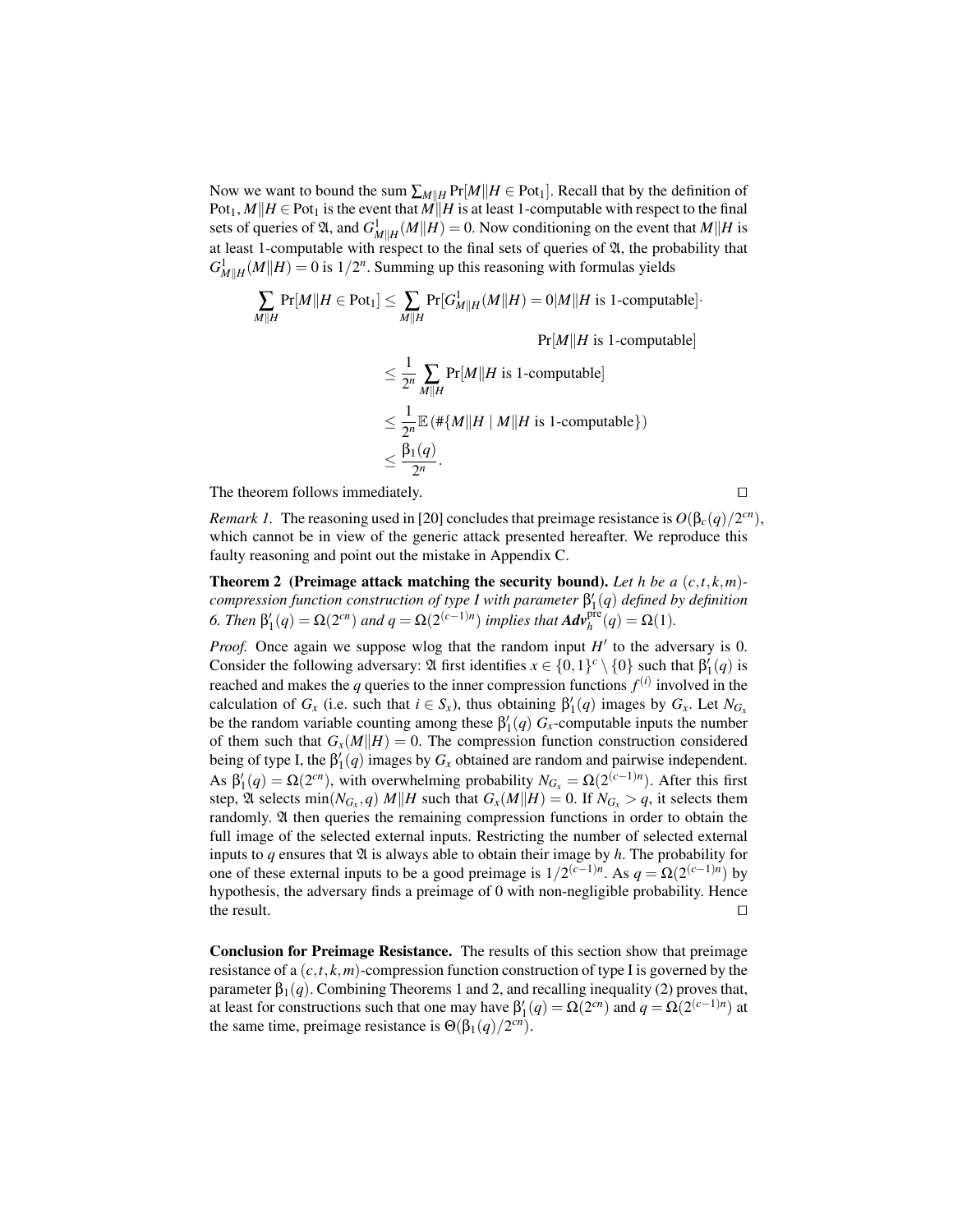#### 4 Security Analysis for Collision Resistance

Theorem 3 (Security bound for collision resistance). *Let h be a* (*c*,*t*,*k*,*m*) *compression function construction (non necessarily of type I) with parameter*  $\beta_1(q)$  *defined by definition 6. Then*

$$
Adv_h^{\text{coll}}(q) \leq \frac{1}{2^n} + \frac{\beta_1(q)^2}{2 \cdot 2^{cn}}.
$$

The proof of this theorem is very similar to the proof of Theorem 1 and is given in Appendix B. We now exhibit two collision attacks matching sometimes the security bound.

First Collision Attack. The first attack presented here is very simple and meets the security bound in some cases. It simply consists in computing the image by *h* of  $\beta_c(q)$ external inputs. For a type I construction, they are random and independent, and a classical calculus tells us that the probability to obtain a collision is  $1 - \prod_{i=1}^{\beta_c(q)-1} (1 - i/2^{cn})$ . As a consequence we have the following result:

Theorem 4 (First collision attack.). *Let h be a* (*c*,*t*,*k*,*m*)*-compression function construction of type I with parameter*  $\beta_c(q)$  *defined by definition 6. Then*  $\boldsymbol{Adv}^{\text{coll}}_h(q) \geq 0$  $0.6 \frac{\beta_c(q)(\beta_c(q)-1)}{2 \cdot 2^{cn}}$ .

*In consequence, for constructions such that*  $\beta_c(q) \sim \beta_1(q)$  *when*  $q \to \infty$ *, the security bound given in Theorem 3 is tight.*

*Proof.* We have the following inequalities:

$$
\begin{aligned} \mathbf{Adv}_{h}^{\text{coll}}(q) &\geq 1 - \prod_{i=1}^{\beta_c(q)-1} (1 - \frac{i}{2^{cn}}) \\ &\geq 1 - \exp\left(-\sum_{i=1}^{\beta_c(q)-1} \frac{i}{2^{cn}}\right) \\ &= 1 - \exp\left(-\frac{\beta_c(q)(\beta_c(q)-1)}{2 \cdot 2^{cn}}\right) \\ &\geq \left(1 - \frac{1}{e}\right) \frac{\beta_c(q)(\beta_c(q)-1)}{2 \cdot 2^{cn}}. \end{aligned}
$$

The inequality  $(1 - e^{-1}) > 0.6$  completes the proof.  $\square$ 

Second Collision Attack. The second attack is more similar to the preimage attack presented previously and may achieve or not a better advantage than the first one depending on the input and output mappings. The adversary proceeds as follows. A first identifies  $x \in \{0,1\}^c \setminus \{0\}$  such that  $\beta'_1(q)$  is reached and makes the *q* queries to the inner compression functions involved in the calculation of  $G_x$ , thus obtaining  $\beta'_1(q)$  images by  $G_x$ .  $\mathfrak A$  quotients the set of the external inputs which are  $G_x$ -computable at this stage by the equivalence relation  $G_x(M_1||H_1) = G_x(M_2||H_2)$  and orders the quotient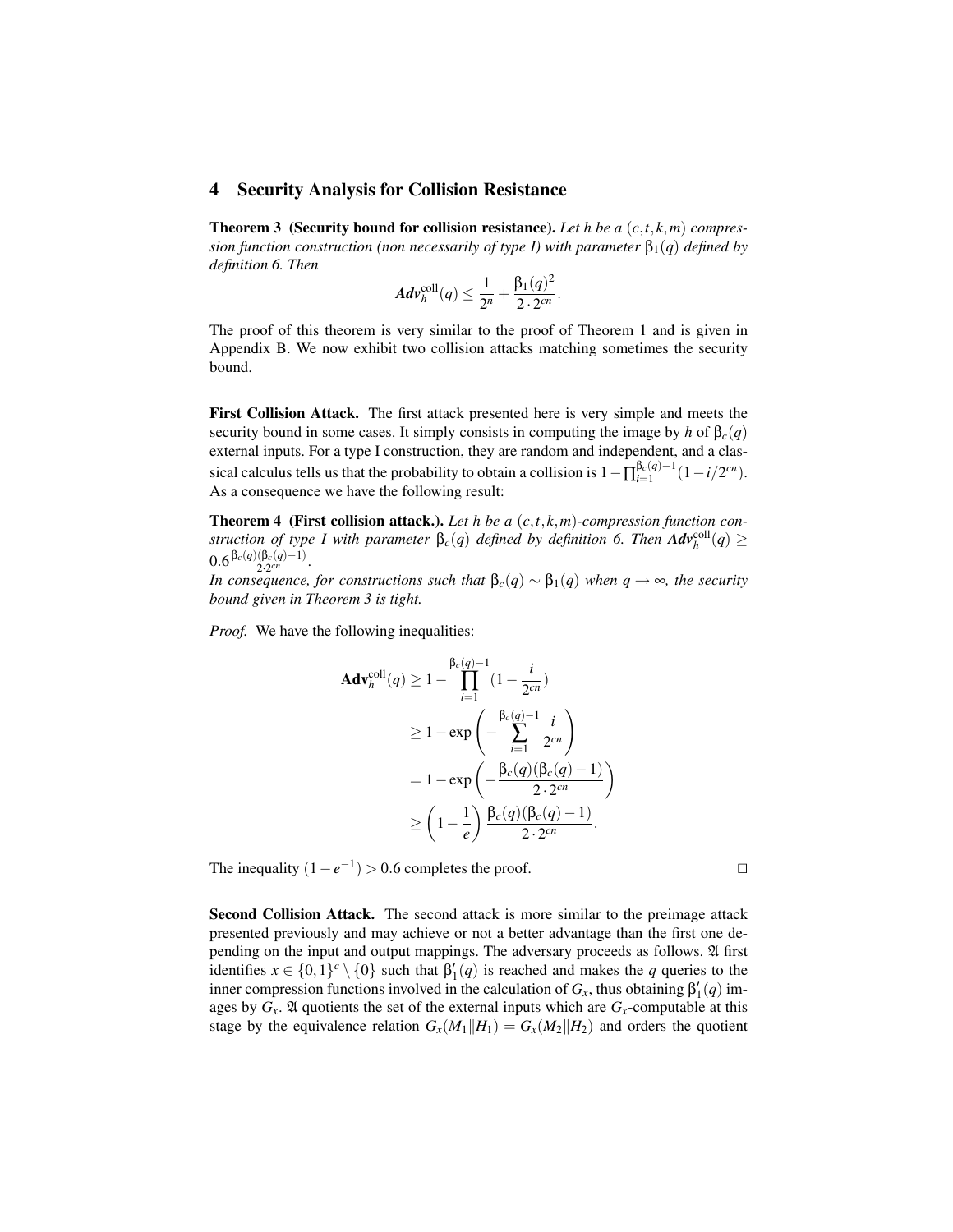classes by decreasing cardinal. It then calculates the full image by *h* of the elements of the quotient classes, looking for a collision on the (*c*−1) remaining output blocks, and beginning with the quotient class of larger cardinal in order to maximize its probability of success.  $\mathfrak A$  is able to calculate at least *q* images. Analysing this adversary enables to enunciate the following result.

Theorem 5 (Second collision attack). *Let h be a* (*c*,*t*,*k*,*m*)*-compression function construction of type I with parameter*  $\beta'_1(q)$  *defined by definition 6. Then*  $q\beta'_1(q) = \Omega(2^{cn})$  $and \beta'_1(q) = \Omega(n2^n)$  *implies*  $Adv_h^{\text{coll}}(q) = \Omega(1)$ *.* 

*Proof.* Let us analyse the probability of success of the adversary we just described. The fact that  $\beta'_1(q) = \Omega(n2^n)$  implies that with probability  $1 - O(1)$ ,  $\mathfrak A$  obtains  $2^n$  quotient classes containing  $\Theta(\beta_1'(q)/2^n)$  elements each (this is a classical "balls and bins" result, see for example [19]). Though  $\mathfrak A$  will not always be able to obtain the image by *h* of all the  $\beta_1'(q)$  inputs, we can ensure that it will be able to do so for at least *q* inputs. So the number *C* of quotient classes in which it will be able to look for a full collision under *h* is such that  $C \cdot \frac{\beta_1'(q)}{2^n}$  $\frac{q_1'(q)}{2^n} = q$ , i.e.  $C = \frac{q2^n}{\beta'_1(q)}$  $\frac{q_2}{\beta_1(q)}$ . The events "finding a collision in quotient class *i*",  $i \in [1..C]$  are independent and their probability  $p_i$  verify (the proof is analog to the proof of Theorem 4)

$$
p_i \geq 0.6 \frac{\#C_i(\#C_i - 1)}{2^{(c-1)n}}
$$

where  $\#C_i$  is the cardinal of the quotient class being explored for a full collision. As  $\#\mathcal{C}_i = \Theta(\beta_1'(q)/2^n)$  with overwhelming probability, we have that the total probability to find a collision is

$$
\Omega\left(C\cdot \frac{\left(\frac{\beta_1'(q)}{2^n}\right)^2}{2^{(c-1)n}}\right)=\Omega\left(\frac{q\beta_1'(q)}{2^{cn}}\right).
$$

Consequently  $q\beta'_{1}(q) = \Omega(2^{cn})$  implies that the probability of success of the adversary is  $\Omega(1)$ . This concludes the proof.

**Conclusion for Collision Resistance.** The security analysis of  $(c, t, k, m)$ -compression functions for collision resistance is not as tight as for preimage resistance. We proved in this section that collision resistance is  $O(\beta_1(q)^2/2^{cn})$ , while the attacks we described show that a lower bound for collision resistance is  $\Omega(\max(\beta_c(q)^2, q\beta_1(q))/2^{cn})$ .

#### 5 Application to Previously Proposed Schemes

**Hirose Schemes.** We call Hirose schemes the  $(c, t, k, m)$ -compression function constructions where  $k = m + c$ . In this case, using only  $t = c$  inner compression functions, setting  $M||H \cdot \mathcal{A}_i = M||H$  for all  $i \in [0, t]$  and taking for  $\mathcal{B}$  the  $c \times c$  identity matrix yields a compression function such that  $\beta_1(q) = \beta_c(q) = q$ , so that its preimage resistance is  $\Theta(\frac{q}{2^c})$  $\frac{q}{2^{cn}}$ ) and its collision resistance is  $\Theta(\frac{q^2}{2^{cn}})$  $\frac{q^2}{2^{cn}}$ ), which is optimal. This is not a surprising result since it is easy to see that in the random oracle model, the compression function obtained is itself a random function from  $\mathcal{F}((m+c)n, cn)$ . These type of schemes have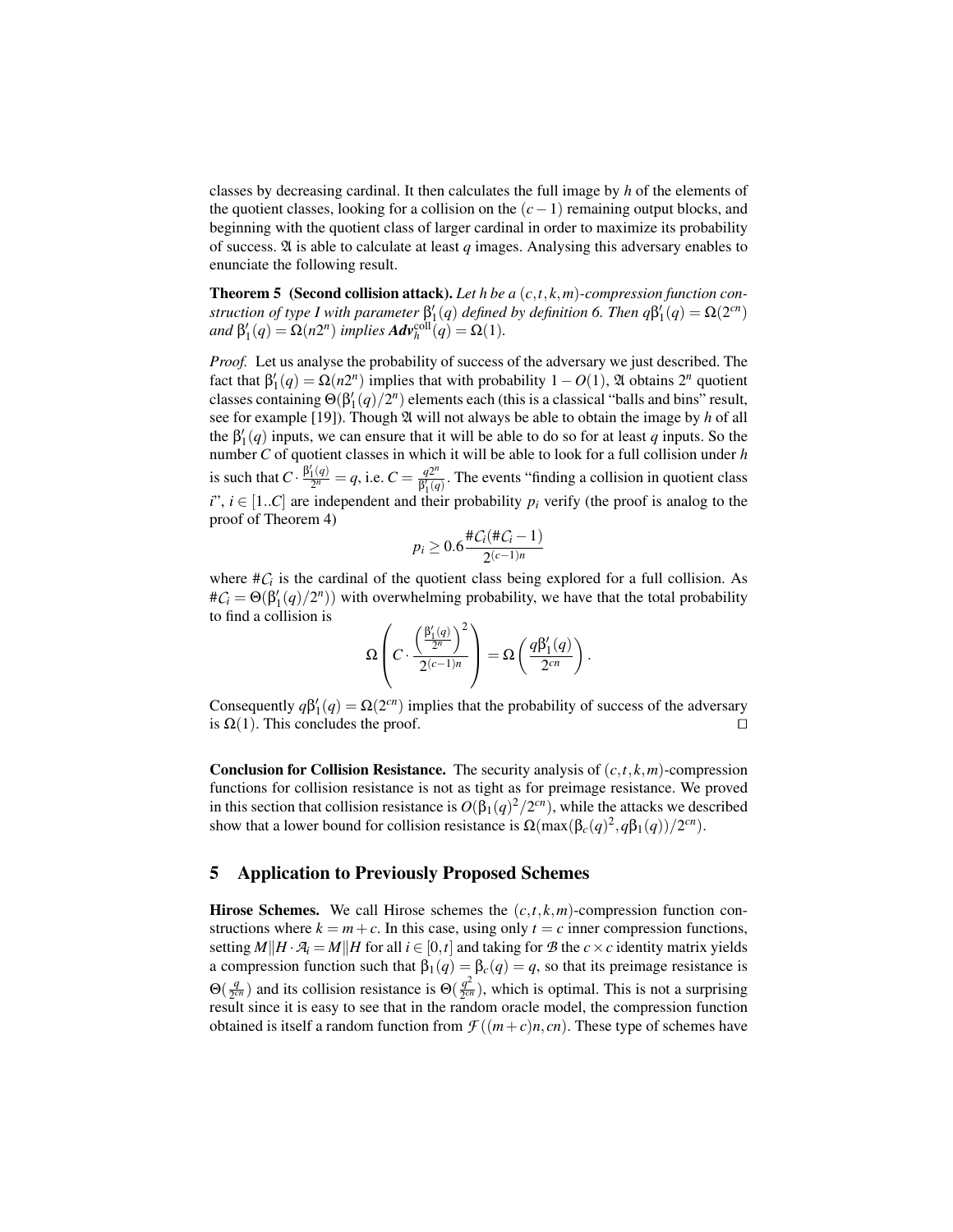been studied by Hirose in [6,7], where it is shown how to construct such an optimally resistant compression function with one ideal block cipher when  $c = 2$ .

Nandi *et al.* Schemes. Nandi *et al.* proposed two schemes in [20] which are depicted in Fig. 2. For these schemes, it was shown in [20] that  $\beta_2(q)\leq q^{3/2}$  and it is not difficult to convince oneself that  $\beta'_1(q) \leq q^2$ . Conversely,  $\beta_2(q) \geq [q^{1/2}]^3$  and, for  $q \leq 2^n$ ,  $\beta_1(q) \geq$ *q*<sup>2</sup>. Consequently their preimage resistance is  $\Theta(q^2/2^{2n})$ , and an attack requiring  $\Theta(2^n)$ operations was described in [11]. For the collision resistance, our security proof shows that it is  $O(q^4/2^{2n})$  while the two collision attacks we described achieve advantage  $\Omega(q^3/2^{2n})$ . The authors of [20] claimed to have proved that collision resistance for their schemes is  $O(q^3/2^{2n})$ , however we explain in Appendix C why their reasoning is incorrect. Nevertheless, we conjecture that our security proof can be enhanced to prove that collision resistance is indeed  $O(q^3/2^{2n})$ . But this must not discourage to look in the direction of finding better collision attacks than the one described in [11], which needs  $\Theta(2^{2n/3})$  oracle queries.



Fig. 2. Nandi *et al.* schemes [20].

Peyrin *et al.* Schemes. Peyrin *et al.* proposed two schemes in [21] which verified the necessary conditions they established for a scheme to be secure. They are depicted in Fig. 3. For the first scheme, one can prove with techniques similar to the ones used for Nandi *et al.* schemes that  $\beta_1(q) = \Theta(q^{3/2})$  and  $\beta_2(q) = \Theta(q^{3/2})$ , so that the security analysis is tight in the collision case (collision resistance is  $\Theta(q^3/2^{2n})$  as well as in the preimage case (preimage resistance is  $\Theta(q^{3/2}/2^{2n})$ ). For the second scheme,  $\beta_1(q)$  = Θ( $q^{3/2}$ ) and β<sub>2</sub>( $q$ ) = Θ( $q^{4/3}$ ). Here preimage resistance is Θ( $q^{3/2}/2^{2n}$ ), and collision resistance is  $O(q^3/2^{2n})$ , while the first collision attack achieves advantage  $\Omega(q^{8/3}/2^{2n})$ . Here again it is an open question to close the gap between the security proof and the attack.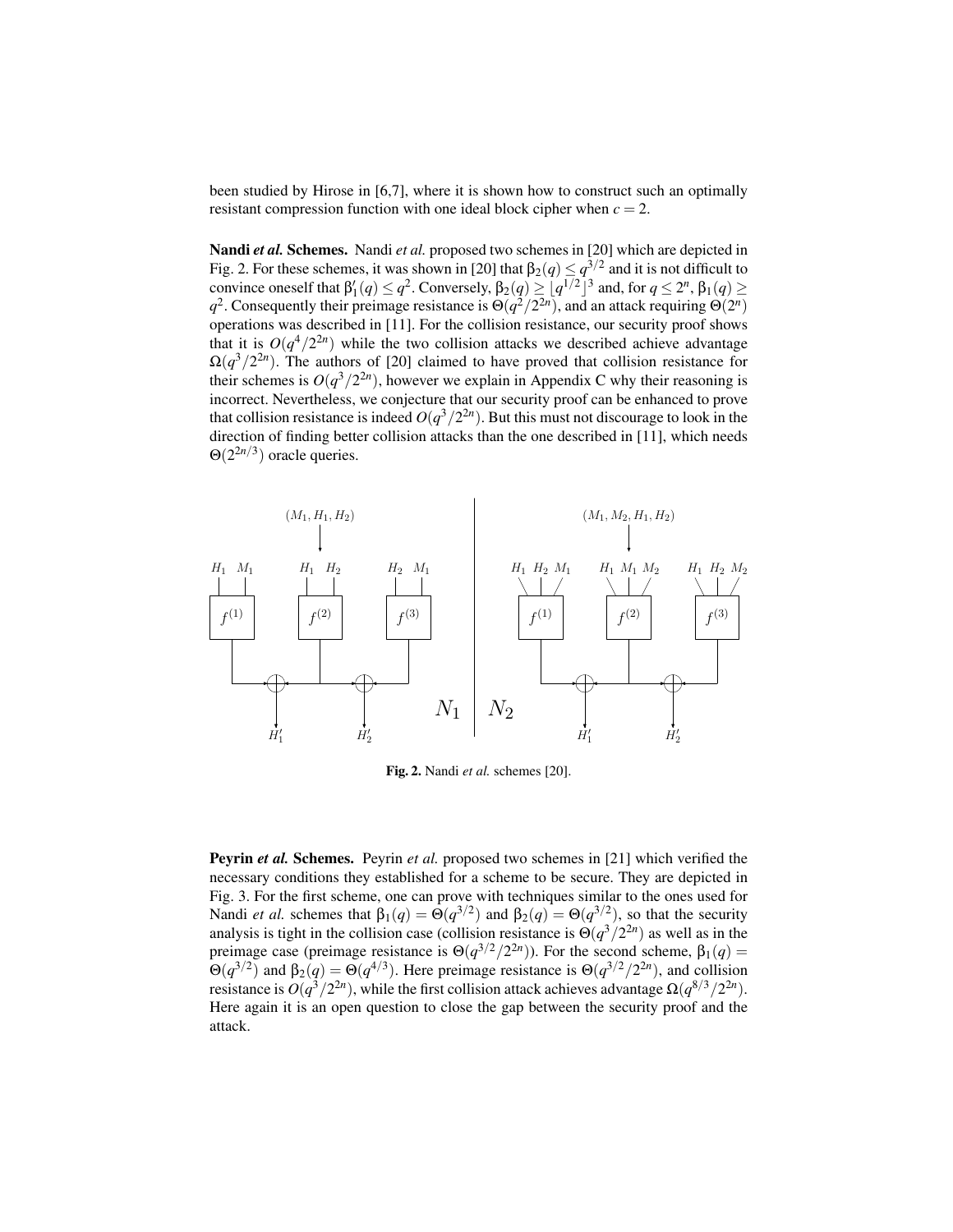Related Algorithmic Problems. We want to emphasize that one must make a clear distinction between security analysis in terms of number of *oracle queries* and number of *operations*. While the number of queries is an obvious lower bound for the number of operations, it is not always clear how an attacker will be able to reach this lower complexity bound. For example for the scheme N1 of Fig. 2, the preimage resistance is  $\Theta(q^2/2^{2n})$  so that an adversary must make  $\Theta(2^n)$  oracle queries to find a preimage with non negligible probability. The authors of [11] presented an attack also requiring Θ(2 *n* ) operations. Fundamentally, this is achievable thanks to an efficient algorithm for solving the so-called 2-sum problem which consists in finding, in two lists  $L_1$  and  $L_2$ , two elements  $x_1 \in L_1$  and  $x_2 \in L_2$  such that  $x_1 \oplus x_2 = 0$ . The generalization to *k* lists was thoroughly studied by Wagner [26]. In the same way as the (in)security of the schemes of Nandi *et al.* is linked to efficient ways of solving the 2-sum problem [26], we conjecture that the security in terms of operations of the schemes of Peyrin *et al.* is related to the 3-sum problem, for which no good algorithm is known. Giving a reductionist security proof linking the security of these schemes to a 3-sum hard problem would be an elegant result.



Fig. 3. Peyrin *et al.* schemes [21].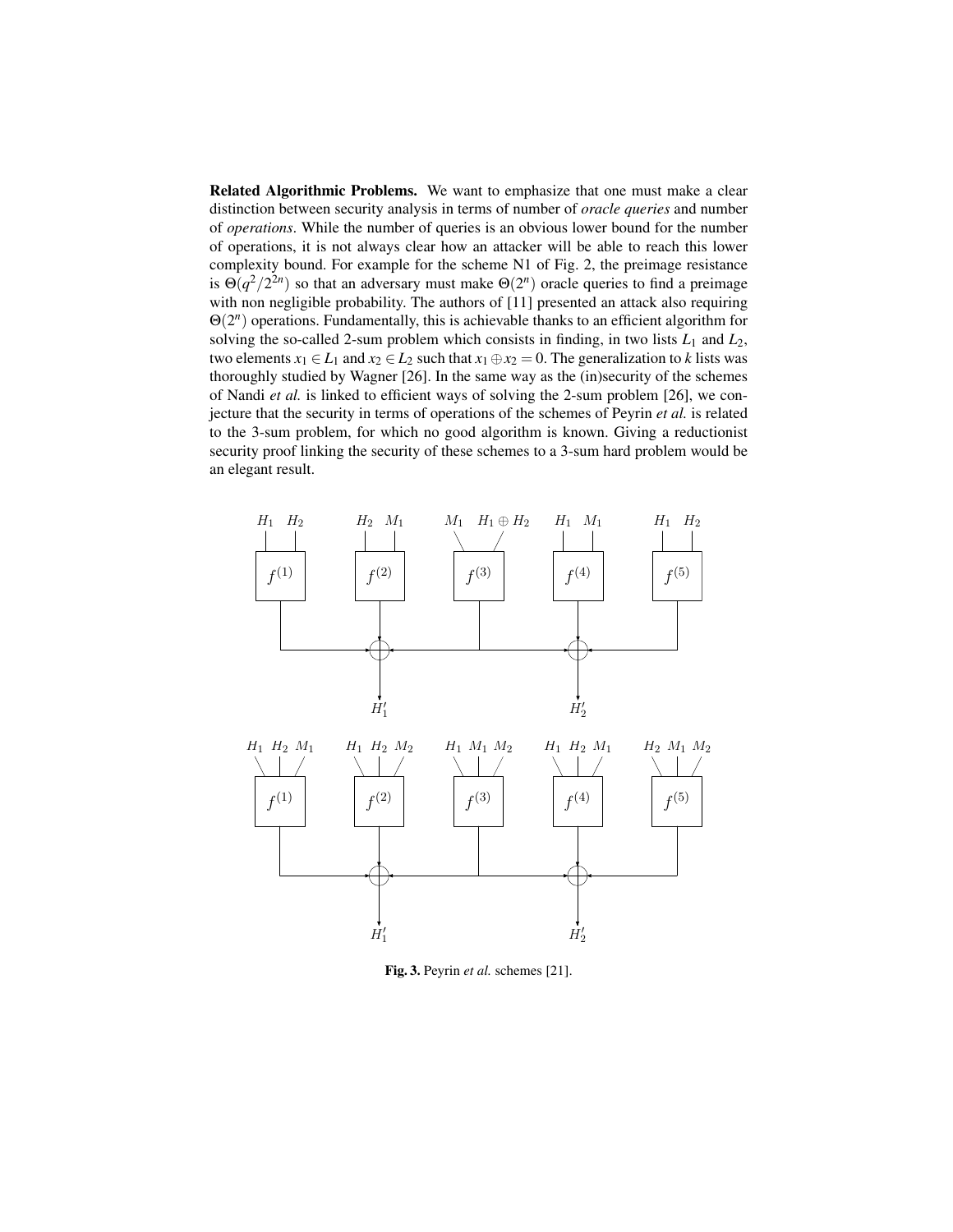## 6 Concluding Remarks

In this paper we conducted the security analysis in terms of oracle queries of very general constructions combining compression functions modeled as independent FIL random oracles to obtain a compression function with longer output. Using the concept of computable input, we gave a security bound for preimage resistance and collision resistance which is tight for some constructions.

Future work includes carrying the security analysis in the ideal block cipher model as it was done for Hirose schemes [6,7], a more systematic study of the parameters  $\beta_i(q)$ , and closing in the general case the security gap, especially for collision resistance.

#### Acknowledgements

The authors are grateful to Henri Gilbert for his helpful comments.

# References

- 1. Mihir Bellare and Thomas Ristenpart, *Multi-property-preserving hash domain extension and the EMD transform*, Advances in Cryptology – ASIACRYPT '06 (Xuejia Lai and Kefei Chen, eds.), Lecture Notes in Computer Science, vol. 4284, Springer-Verlag, 2006, pp. 299– 314.
- 2. John R. Black, Phillip Rogaway, and Thomas Shrimpton, *Black-box analysis of the block-cipher-based hash-function constructions from PGV*, Advances in Cryptology – CRYPTO 2002 (Moti Yung, ed.), Lecture Notes in Computer Science, vol. 2442, Springer-Verlag, 2002, pp. 320–335.
- 3. D. Coppersmith, S. Pilpel, C.H. Meyer, S.M. Matyas, M.M. Hyden, J. Oseas, B. Brachtl, and M. Schilling, *Data authentication using modification dectection codes based on a public one way encryption function*, U.S. Patent No. 4,908,861, March 13, 1990.
- 4. Jean-Sébastien Coron, Yevgeniy Dodis, Cécile Malinaud, and Prashant Puniya, *Merkle-Damgård revisited: How to construct a hash function*, Advances in Cryptology – CRYPTO 2005 (Victor Shoup, ed.), Lecture Notes in Computer Science, vol. 3621, Springer-Verlag, 2005, pp. 430–448.
- 5. Ivan Damgård, *A design principle for hash functions*, Advances in Cryptology CRYPTO '89 (Gilles Brassard, ed.), Lecture Notes in Computer Science, vol. 435, Springer-Verlag, 1989, pp. 416–427.
- 6. Shoichi Hirose, *Provably secure double-block-length hash functions in a black-box model*, Information Security and Cryptology – ICISC 2004 (C. Park and S. Chee, eds.), Lecture Notes in Computer Science, vol. 3506, Springer-Verlag, 2004, pp. 330–342.
- 7. , *Some plausible constructions of double-block-length hash functions*, Fast Software Encryption – FSE 2006 (M.J.B. Robshaw, ed.), Lecture Notes in Computer Science, vol. 4047, Springer-Verlag, 2006.
- 8. Antoine Joux, *Multicollisions in iterated hash functions. application to cascaded constructions*, Advances in Cryptology – CRYPTO 2004 (Matthew K. Franklin, ed.), Lecture Notes in Computer Science, vol. 3152, Springer-Verlag, 2004, pp. 306–316.
- 9. John Kelsey and Bruce Schneier, *Second preimages on n-bit hash functions for much less than* 2 *<sup>n</sup> work*, Advances in Cryptology – EUROCRYPT 2005 (Ronald Cramer, ed.), Lecture Notes in Computer Science, vol. 3494, Springer-Verlag, 2005, pp. 474–490.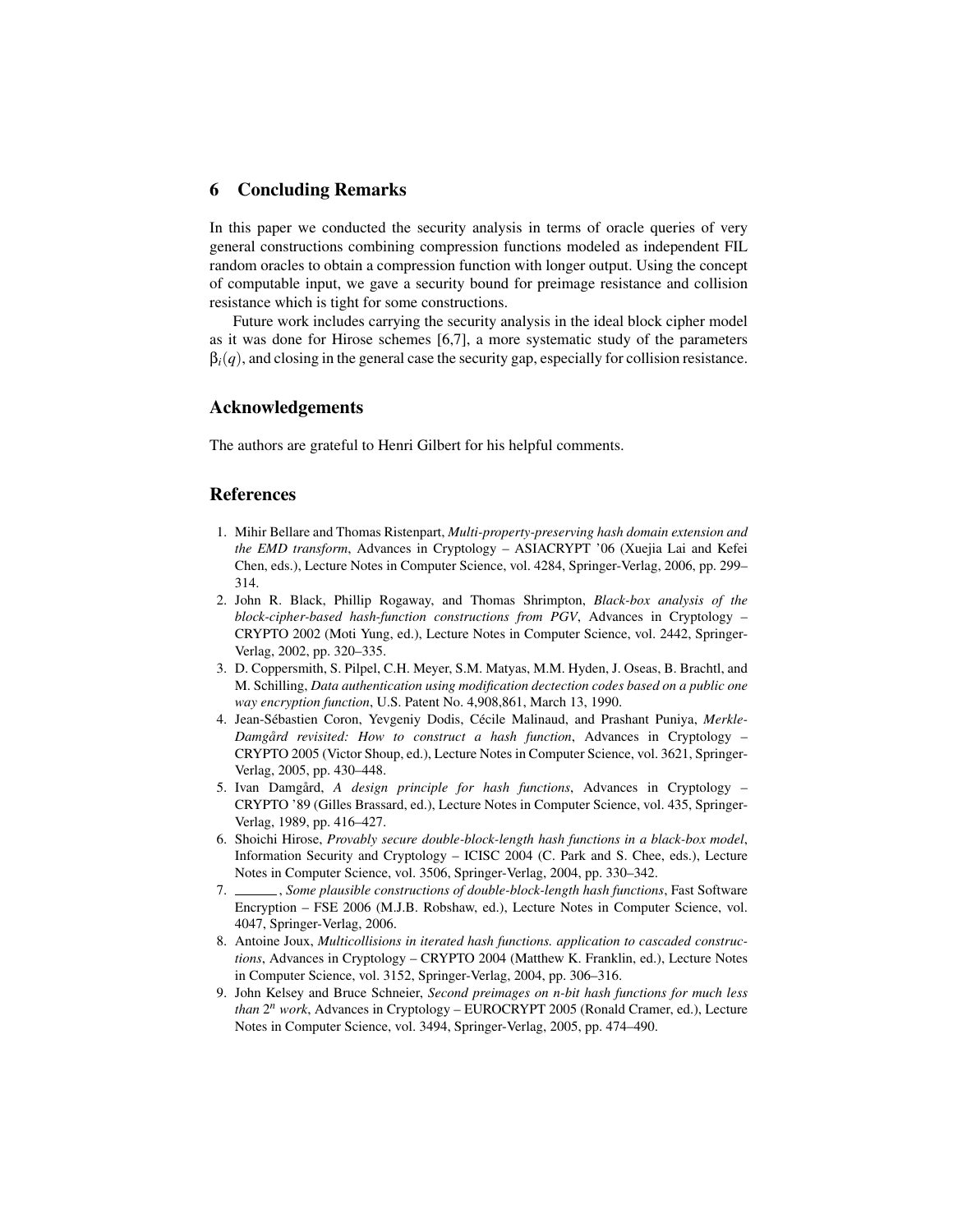- 10. Lars R. Knudsen and Xuejia Lai, *New attacks on all double block length hash functions of hash rate 1, including the parallel-DM*, Advances in Cryptology – EUROCRYPT '94 (Alfredo De Santis, ed.), Lecture Notes in Computer Science, vol. 950, Springer-Verlag, 1994, pp. 410–418.
- 11. Lars R. Knudsen and Frederic Muller, *Some attacks against a double length hash proposal*, Advances in Cryptology – ASIACRYPT '05 (B. Roy, ed.), Lecture Notes in Computer Science, vol. 3788, Springer-Verlag, 2005, pp. 462–473.
- 12. Lars R. Knudsen and Bart Preneel, *Hash functions based on block ciphers and quaternary codes*, Advances in Cryptology – ASIACRYPT '96 (Kwangjo Kim and Tsutomu Matsumoto, eds.), Lecture Notes in Computer Science, vol. 1163, Springer-Verlag, 1996, pp. 77–90.
- 13. , *Fast and secure hashing based on codes*, Advances in Cryptology CRYPTO '97 (Burton S. Jr. Kaliski, ed.), Lecture Notes in Computer Science, vol. 1294, Springer-Verlag, 1997, pp. 485–498.
- 14. , *Construction of secure and fast hash functions using nonbinary error-correcting codes*, IEEE Transactions on Information Theory 48 (2002), no. 9, 2524–2539.
- 15. Xuejia Lai and James L. Massey, *Hash function based on block ciphers*, Advances in Cryptology – EUROCRYPT '92 (Rainer A. Rueppel, ed.), Lecture Notes in Computer Science, vol. 658, Springer-Verlag, 1992, pp. 55–70.
- 16. Xuejia Lai, Christian Waldvogel, Walter Hohl, and Thomas Meier, *Security of iterated hash functions based on block ciphers*, Advances in Cryptology – CRYPTO '93 (Douglas Robert Stinson, ed.), Lecture Notes in Computer Science, vol. 773, Springer-Verlag, 1993, pp. 379– 390.
- 17. Alfred Menezes, Paul C. van Oorschot, and Scott A. Vanstone, *Handbook of Applied Cryptography*, CRC Press, 1996.
- 18. Ralph C. Merkle, *One way hash functions and DES*, Advances in Cryptology CRYPTO '89 (Gilles Brassard, ed.), Lecture Notes in Computer Science, vol. 435, Springer-Verlag, 1989, pp. 428–446.
- 19. Rajeev Motwani and Prabhakar Raghavan, *Randomized algorithms*, Cambridge University Press, 1995.
- 20. Mridul Nandi, Wonil Lee, Kouichi Sakurai, and Sangjin Lee, *Security analysis of a 2/3 rate double length compression function in black-box model*, Fast Software Encryption – FSE 2005 (Henri Gilbert and Helena Handschuh, eds.), Lecture Notes in Computer Science, vol. 3557, Springer-Verlag, 2005, pp. 243–254.
- 21. Thomas Peyrin, Henri Gilbert, Frédéric Muller, and Matthew J. B. Robshaw, *Combining compression functions and block cipher-based hash functions*, Advances in Cryptology – ASIACRYPT '06 (Xuejia Lai and Kefei Chen, eds.), Lecture Notes in Computer Science, vol. 4284, Springer-Verlag, 2006, pp. 315–331.
- 22. Bart Preneel, Antoon Bosselaers, René Govaerts, and Joos Vandewalle, *Collision-free hash functions based on block cipher algorithms*, Proceedings 1989 International Carnahan Conference on Security Technology, IEEE, 1989, IEEE catalog number 89CH2774-8, pp. 203– 210.
- 23. Bart Preneel, René Govaerts, and Joos Vandewalle, *Hash functions based on block ciphers: A synthetic approach*, Advances in Cryptology – CRYPTO '93 (Douglas Robert Stinson, ed.), Lecture Notes in Computer Science, vol. 773, Springer-Verlag, 1993, pp. 368–378.
- 24. Jean-Jacques Quisquater and Marc Girault, *2n-bit hash-functions using n-bit symmetric block cipher algorithms*, Advances in Cryptology – EUROCRYPT '89 (Jean-Jacques Quisquater and Joos Vandewalle, eds.), Lecture Notes in Computer Science, vol. 434, Springer-Verlag, 1989, pp. 102–109.
- 25. Claude Shannon, *Communication theory of secrecy systems*, Bell System Technical Journal 28 (1949), no. 4, 656–715.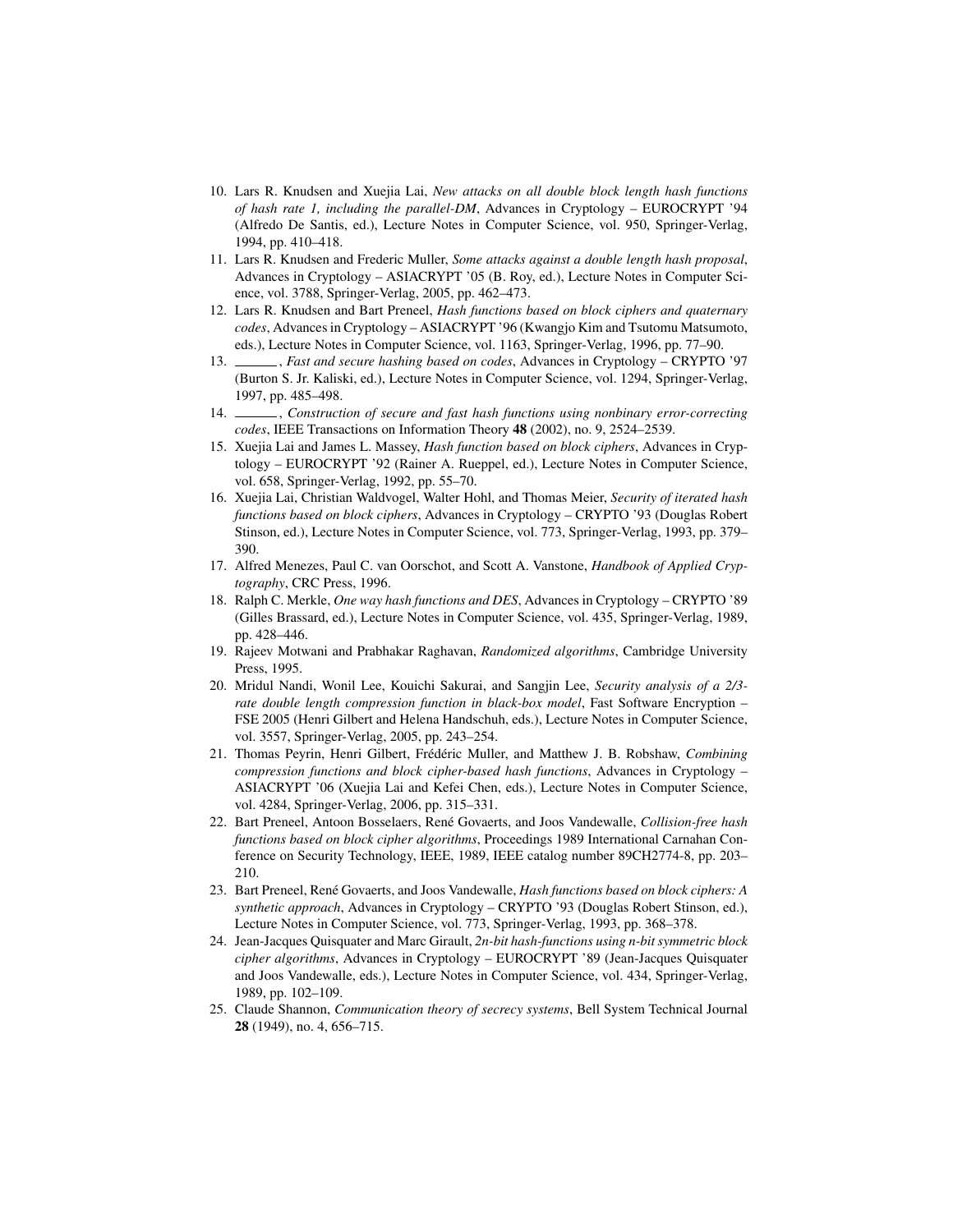- 26. David Wagner, *A generalized birthday problem*, Advances in Cryptology CRYPTO 2002 (Moti Yung, ed.), Lecture Notes in Computer Science, vol. 2442, Springer-Verlag, 2002, pp. 288–303.
- 27. Xiaoyun Wang, Yiqun Lisa Yin, and Hongbo Yu, *Finding collisions in the full SHA-1*, Advances in Cryptology – CRYPTO 2005 (Victor Shoup, ed.), Lecture Notes in Computer Science, vol. 3621, Springer-Verlag, 2005, pp. 17–36.
- 28. Xiaoyun Wang and Hongbo Yu, *How to break MD5 and other hash functions*, Advances in Cryptology – EUROCRYPT 2005 (Ronald Cramer, ed.), Lecture Notes in Computer Science, vol. 3494, Springer-Verlag, 2005, pp. 19–35.
- 29. Robert S. Winternitz, *A secure one-way hash function built from DES*, IEEE Symposium on Security and Privacy, 1984, pp. 88–90.

# A Proof of Lemmata

*Proof of Lemma 1.* Consider  $x \in \{0,1\}^c \setminus \{0\}$  and two distinct inputs  $M_1||H_1$  and  $M_2$ *H*<sub>2</sub>. By definition of *S<sub>x</sub>*, we have that

$$
G_x(M||H) = \bigoplus_{j \in S_x} f^{(j)}(M||H \cdot \mathcal{A}_j).
$$

The fact that  $G_x(M_1||H_1)$  and  $G_x(M_2||H_2)$  are uniformly random is obvious because they are linear combination of the uniformly random outputs of the  $f^{(j)}$ 's. Moreover the internal input blocks of the  $f^{(j)}$ 's differ in at least one bit for  $M_1||H_1$  and  $M_2||H_2$ , otherwise, as  $M_1||H_1 \neq M_2||H_2$  it would be possible to construct a non zero element in  $\bigcap_{j \in S_X}$  ker  $\mathcal{A}_j$ , which is  $\{0\}$  by hypothesis. As the output of the  $f^{(j)}$ 's are random and independent,  $G_x(M_1||H_1)$  and  $G_x(M_2||H_2)$  are also independent.

*Proof of Lemma 3.* As  $x \in \{0,1\}^c \setminus \text{Vec}(x_1,\ldots,x_r)$ , and as *B* has full rank, then necessarily  $x \cdot \mathcal{B}^T$  is not a linear combination of the  $(x_i \cdot \mathcal{B}^T)_{i \in [1..r]}$ . Consequently, there exists  $j \in [1..t]$  such that  $f^{(j)}$  intervenes in  $G_x$  but in none of the  $(G_{x_i})_{i \in [1..r]}$ . As the outputs of the inner compression functions are independent,  $G_x(M||H)$  is independent from  $(G_{x_i}(M||H))_{i \in [1..r]}$ . The generalization follows easily by induction.

#### B Proof of Theorem 3

Let A be a collision-finding adversary attacking the compression function *h*. Instead of working on single external inputs as for the proof of Theorem 1, we will work on pairs of distinct external inputs, but the reasoning will be quite similar and readers are recommended to read the preimage proof before this one. Let  $P_2$  be the set of all 2-elements subsets of  $\{0,1\}^{m+c}$ . External inputs will be noted *X* instead of *M*||*H* for concision. Let define Coll as being the set of pairs of distinct external inputs  $\{X_1, X_2\}$ which are *h*-computable with respect to the final set of queries of  $\mathfrak A$  and which collide under *h*. As for preimage, it is easy to see that  $Pr[\mathfrak{A} \text{ wins}] \leq 1/2^n + Pr[\text{Coll} \neq \emptyset]$ . We now bound  $Pr[Coll \neq \emptyset]$ . Given partial sets of queries  $Q'_1, \ldots, Q'_t \subset (I_n)^k$ , we will say

that the pair  $\{X_1, X_2\} \in \mathcal{P}_2$  is *compatible* if  $X_1$  and  $X_2$  collide on  $V_{\{X_1, X_2\}} = V_{X_1} \cap V_{X_2}$ , meaning that for all  $x \in V_{\{X_1, X_2\}}$ ,  $G_x(X_1) = G_x(X_2)$ . Here also it is possible to show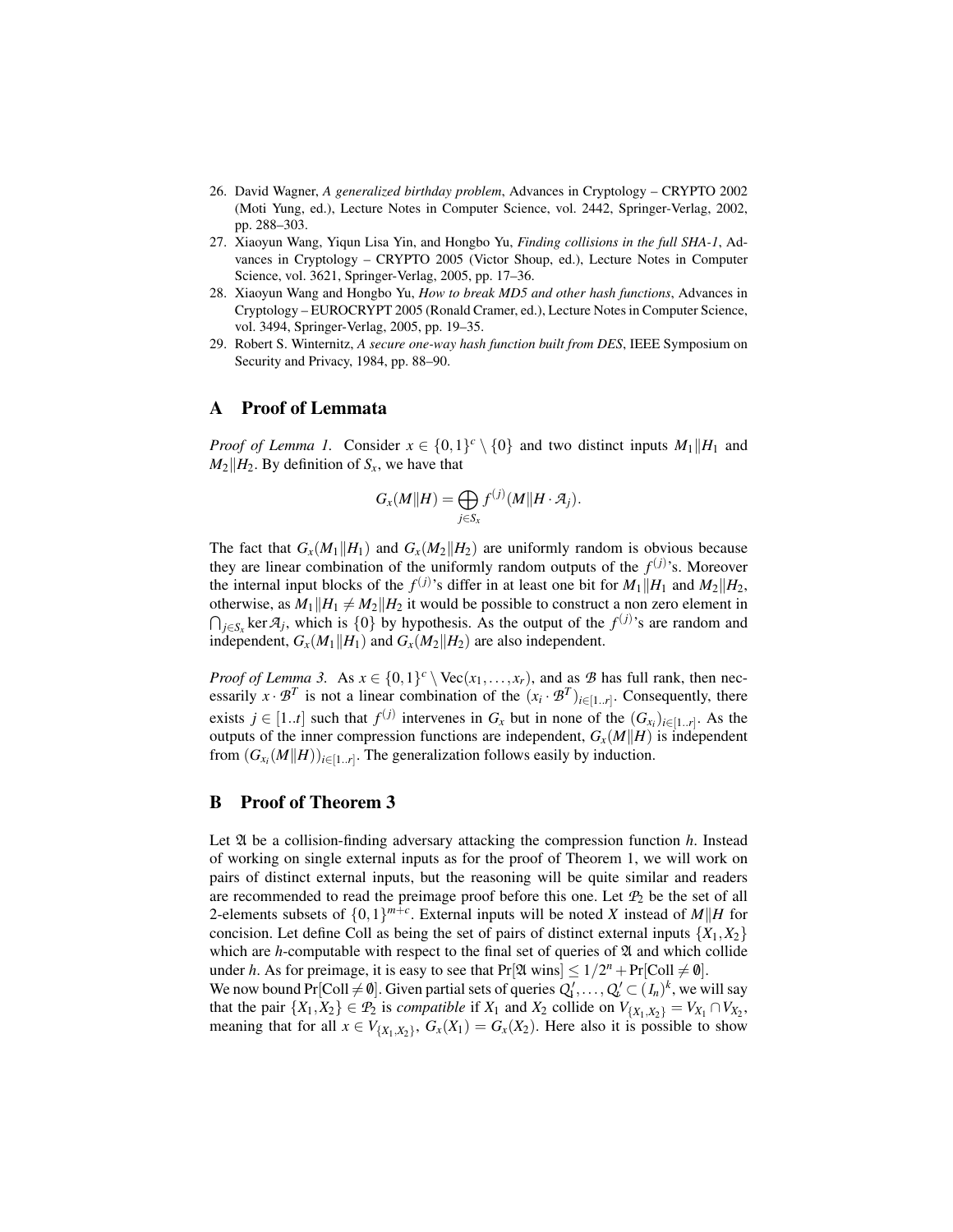that if  $V_{\{X_1, X_2\}} \neq \{0\}$  with respect to the final sets of queries of  $\mathfrak{A}$ , then there is an unique  $x \in \{0,1\}^c \setminus \{0\}$  such that  $V_{\{X_1,X_2\}} = \text{Vec}(x)$  when it becomes strictly bigger than  $\{0\}$ . We will note  $G_{\{X_1, X_2\}}^1$  the linear combination of output blocks associated with this *x*. We define Pot<sub>1</sub> as being the set of all  $\{X_1, X_2\} \in \mathcal{P}_2$  such that  $X_1$  and  $X_2$  are at least 1-compatible with respect to the final sets of queries of  $\mathfrak{A}$  and  $G^1_{\{X_1, X_2\}}(X_1)$  $G_{\{X_1, X_2\}}^1(X_2)$ . It is now straightforward to follow the same reasoning as for the preimage proof, which we do without further justification:

$$
Pr[Coll \neq 0] \leq \sum_{\{X_1, X_2\}} Pr[\{X_1, X_2\} \in Coll | \{X_1, X_2\} \in Pol] |
$$
\n
$$
\leq \sum_{\{X_1, X_2\}} Pr[\{X_1, X_2\} \in Coll | \{X_1, X_2\} \in Pot_1] \cdot Pr[\{X_1, X_2\} \in Pot_1]
$$
\n
$$
\leq \frac{1}{2^{(c-1)n}} \sum_{\{X_1, X_2\}} Pr[\{X_1, X_2\} \in Pot_i]
$$
\n
$$
\leq \frac{1}{2^{(c-1)n}} \sum_{\{X_1, X_2\}} Pr[G_{\{X_1, X_2\}}^1(X_1) = G_{\{X_1, X_2\}}^1(X_2) | X_1 \text{ and } X_2 \text{ are } 1-\text{computable}] \cdot Pr[X_1 \text{ and } X_2 \text{ are } 1-\text{computable}]
$$
\n
$$
\leq \frac{1}{2^{(c-1)n}} \frac{1}{2^n} \sum_{\{X_1, X_2\}} Pr[X_1 \text{ and } X_2 \text{ are } 1-\text{computable}]
$$
\n
$$
\leq \frac{\beta_1(q)^2}{2 \cdot 2^{cn}}.
$$

Hence the result.

# C Why the Reasoning of [20] was Faulty

We'd like to emphasize why the following reasoning, which was the one used in [20] for their security proof for preimage attacks, is tempting but fallacious. One can surely write (see the proof of Theorem 1 for the notations)

$$
\Pr[\text{Preim} \neq \emptyset] \le \sum_{M \parallel H} \Pr[M \parallel H \in \text{Preim}]
$$
\n
$$
\le \sum_{M \parallel H} \Pr[M \parallel H \text{ is } h\text{-computable} \land h^{(f^{(1)},...,f^{(t)})}(M \parallel H) = 0].
$$